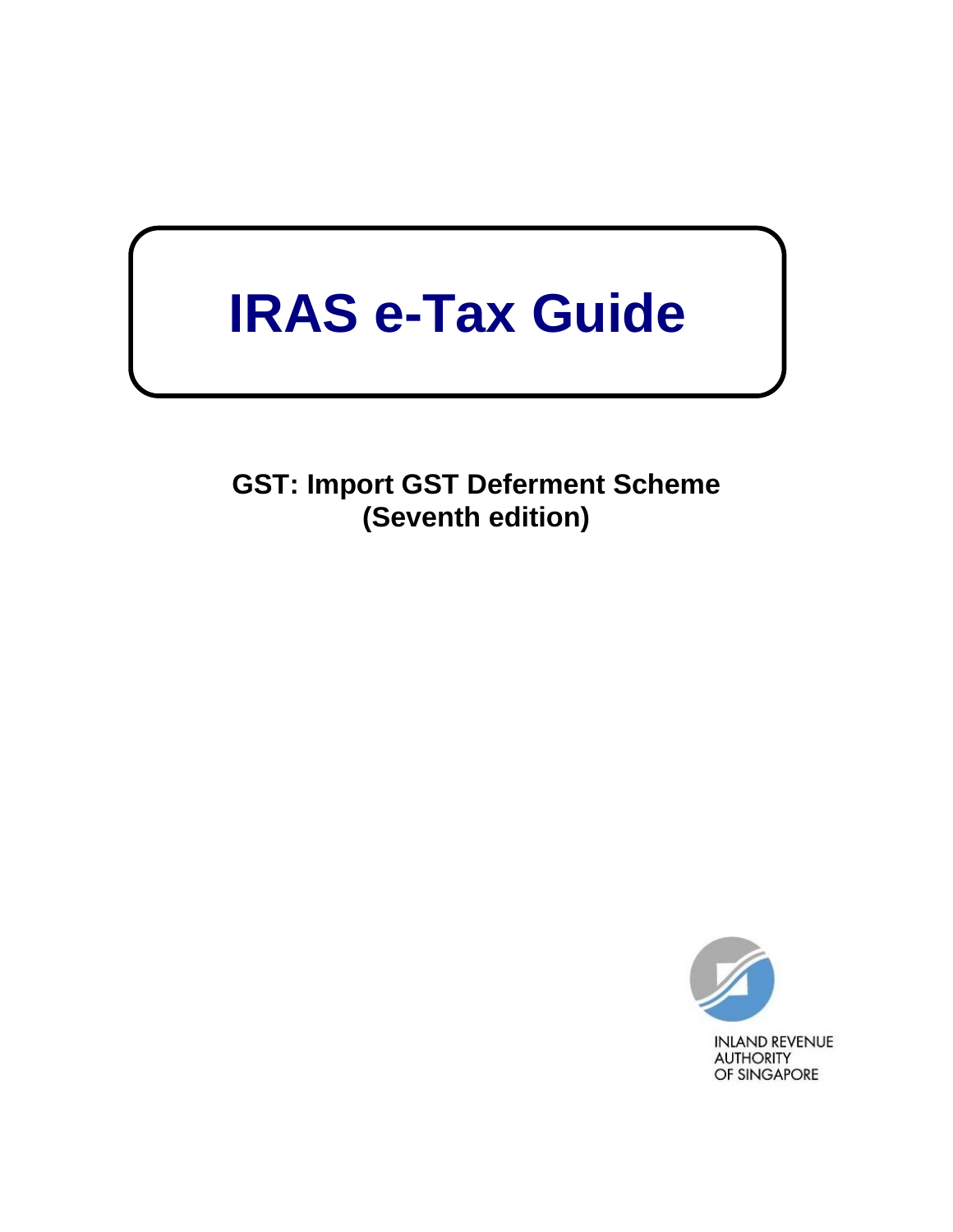Published by Inland Revenue Authority of Singapore

Published on 11 Nov 2021

First edition on 31 Mar 2014 Second edition on 10 Dec 2014 Third edition on 18 Sep 2015 Fourth edition on 18 Dec 2015 Fifth edition on 15 Jul 2017 Sixth edition on 12 Nov 2020

Disclaimers: IRAS shall not be responsible or held accountable in any way for any damage, loss or expense whatsoever, arising directly or indirectly from any inaccuracy or incompleteness in the Contents of this e-Tax Guide, or errors or omissions in the transmission of the Contents. IRAS shall not be responsible or held accountable in any way for any decision made or action taken by you or any third party in reliance upon the Contents in this e-Tax Guide. This information aims to provide a better general understanding of taxpayers' tax obligations and is not intended to comprehensively address all possible tax issues that may arise. While every effort has been made to ensure that this information is consistent with existing law and practice, should there be any changes, IRAS reserves the right to vary our position accordingly.

© Inland Revenue Authority of Singapore

All rights reserved. No part of this publication may be reproduced or transmitted in any form or by any means, including photocopying and recording without the written permission of the copyright holder, application for which should be addressed to the publisher. Such written permission must also be obtained before any part of this publication is stored in a retrieval system of any nature.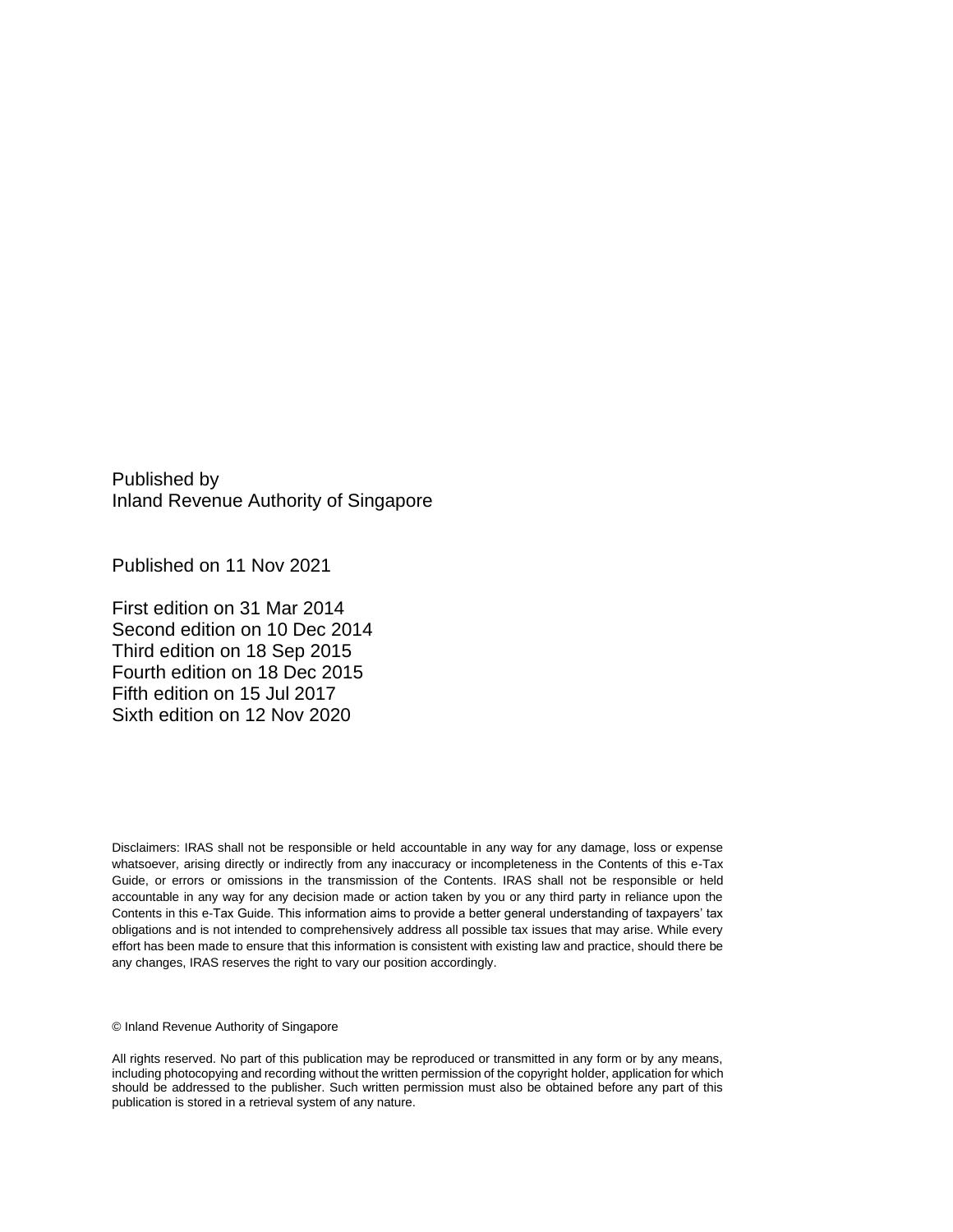## **Table of Contents**

| 1                                                                                                                                                        |  |  |  |  |
|----------------------------------------------------------------------------------------------------------------------------------------------------------|--|--|--|--|
| $\overline{2}$                                                                                                                                           |  |  |  |  |
| 3                                                                                                                                                        |  |  |  |  |
| 4                                                                                                                                                        |  |  |  |  |
| 5                                                                                                                                                        |  |  |  |  |
| 6                                                                                                                                                        |  |  |  |  |
| $\overline{7}$                                                                                                                                           |  |  |  |  |
| 8                                                                                                                                                        |  |  |  |  |
| 9                                                                                                                                                        |  |  |  |  |
| 10                                                                                                                                                       |  |  |  |  |
| 11                                                                                                                                                       |  |  |  |  |
| Appendix A - Comptroller's Requirements on Internal Controls, Accounting and                                                                             |  |  |  |  |
| Appendix B – Conditions and Record-Keeping Requirements of a GST Agent<br>Acting on Behalf of Overseas Principals [i.e. section 33(2) or S33A agent]  13 |  |  |  |  |
|                                                                                                                                                          |  |  |  |  |
|                                                                                                                                                          |  |  |  |  |
| Appendix E - Relevant TradeNet permit applications for IGDS shipments  20                                                                                |  |  |  |  |
| Appendix F – Suggested Measures in Authorising Declaring Agents to Clear Goods                                                                           |  |  |  |  |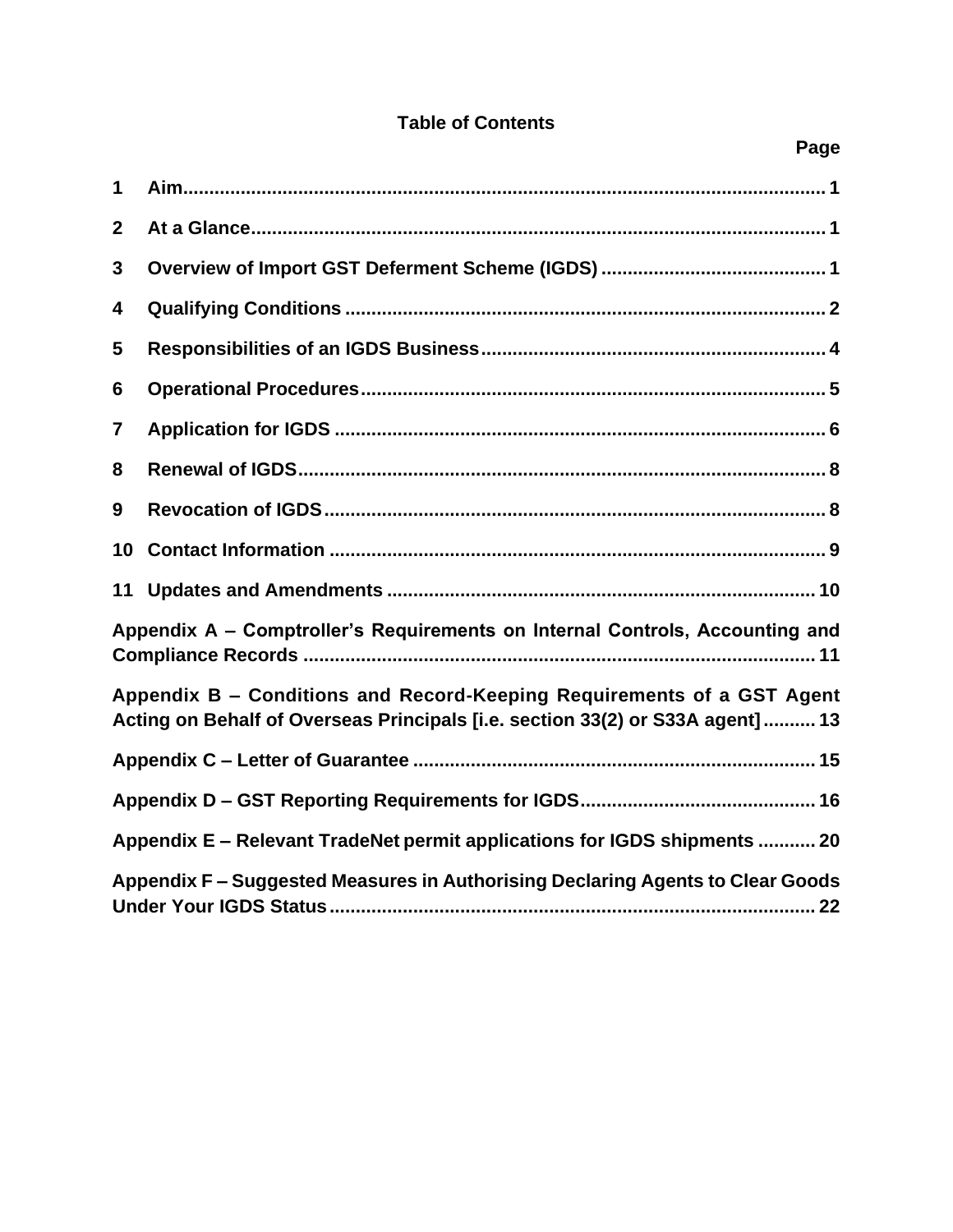# **GST: Import GST Deferment Scheme**

#### <span id="page-3-0"></span>**1 Aim**

- 1.1 This e-Tax Guide explains how the Import GST Deferment Scheme (IGDS) works and sets out the qualifying conditions of IGDS as well as the responsibilities of an IGDS business.
- 1.2 You should read this guide if you, as a GST-registered business are interested in applying for the scheme to ease your import GST cash flow.

#### <span id="page-3-1"></span>**2 At a Glance**

- 2.1 Goods and Services Tax (GST) is charged on nearly all supplies of goods and services in Singapore and upon importation of most goods into Singapore. Singapore Customs (SC) collects GST at the point of importation.
- 2.2 All imported goods are subject to GST unless relief is provided under the GST (Imports Relief) Order, the goods are exempt investment precious metals or if the importer is under an import GST suspension scheme such as the Major Exporter Scheme (MES).
- 2.3 If you are registered for GST, you may recover the import GST paid on imported goods as input tax when you submit the GST return for the prescribed accounting period in which the import GST is paid. This is provided that the goods are imported for your business of making taxable supplies and you hold an import permit, showing you as the importer.
- 2.4 To ease the import GST cash flow for GST-registered businesses arising from the time lapse between the payment and claiming of import GST, IGDS was announced by the Minister for Finance in Budget 2010. The scheme came into effect on 1<sup>st</sup> October 2010. The relevant legislation pertaining to IGDS can be found under Regulation 45D of the Goods and Services Tax (General) Regulations.

#### <span id="page-3-2"></span>**3 Overview of Import GST Deferment Scheme (IGDS)**

3.1 IGDS allows an approved business to defer the payment of import GST until the submission of the GST return for the prescribed accounting period. This scheme is not applicable to customs or excise duties, which remain payable upfront at the point of importation.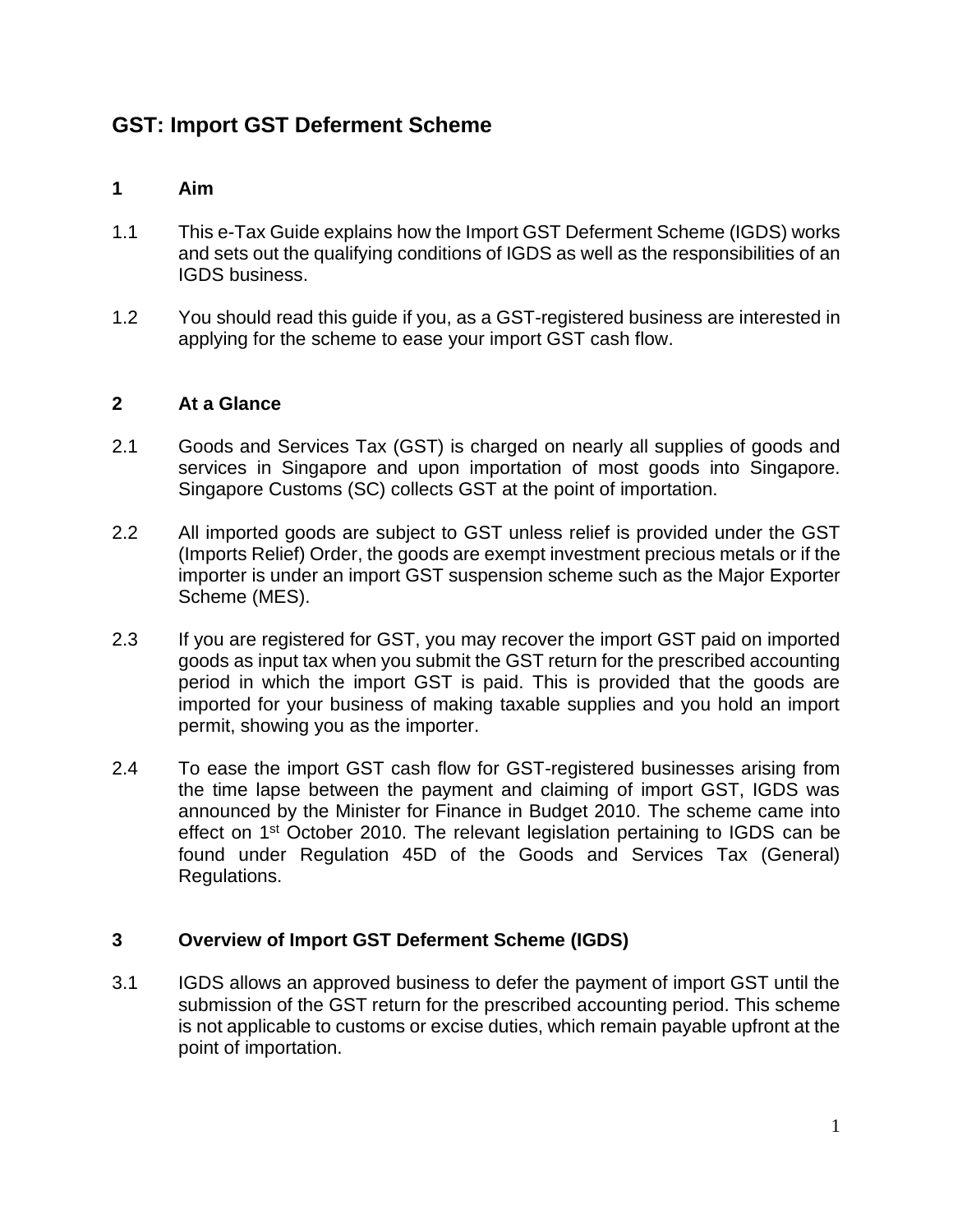- 3.2 As an approved IGDS business, you are required to account for the deferred import GST in the GST return for the period in which the import GST is payable. If the goods are imported for your business of making taxable supplies, you are entitled to claim the import GST as your input tax in the same period.
- 3.3 IGDS will apply to both dutiable and non-dutiable overseas goods under the following circumstances:
	- (i) Direct imports into Singapore; and
	- (ii) Imports released from Zero-GST (ZG)/ Licensed warehouses for local consumption.



3.4 The following diagram illustrates how IGDS works.

#### <span id="page-4-0"></span>**4 Qualifying Conditions**

- 4.1 In order to qualify for IGDS, you must satisfy the following conditions:
	- (a) Your business must be GST-registered for at least 3 years.

For businesses that are GST-registered for less than 3 years, the Comptroller of GST may approve the application subject to paragraph 4.2 of this guide.

(b) Your business must be active and financially solvent.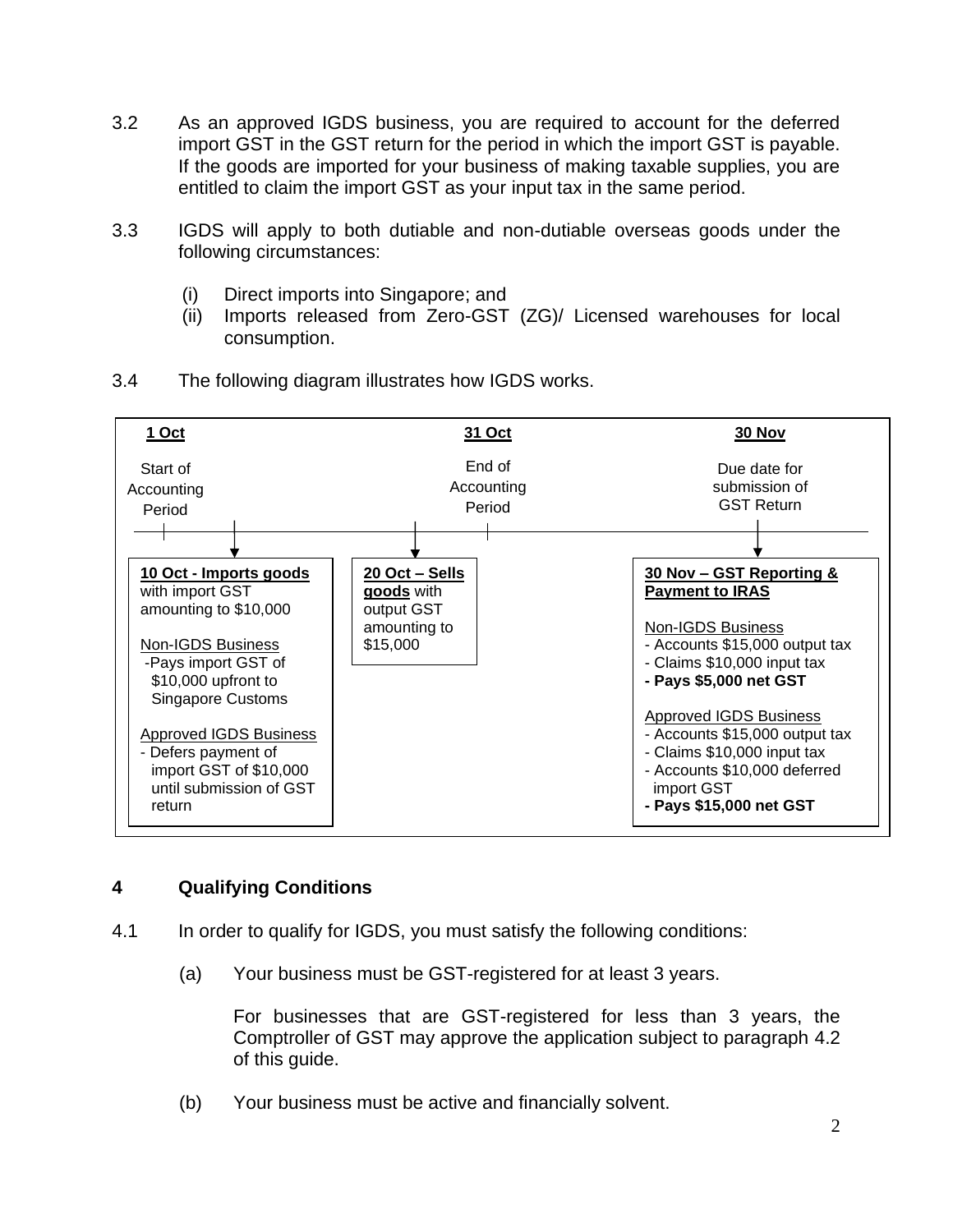Being 'financially solvent' means your business must not be under bankruptcy, liquidation, receivership or judicial management.

- (c) You have been importing or will be importing goods for your business purposes.
- (d) Your GST return is filed on a monthly basis<sup>1</sup>.
- (e) You maintain an interbank GIRO account with IRAS for GST payments.
- (f) You have good internal controls and proper accounting records.

For more details on the Comptroller's requirements on the above condition, please refer to [Appendix A.](#page-13-1)

(g) You have good compliance records with Singapore Customs.

You must not have any major violation of Singapore Customs' regulations and requirements.

(h) You have good compliance records with IRAS.

You must have a good history of payment for GST and other taxes, and submission and completion of GST returns. At the point of application, you must not have overdue GST and other taxes, and overdue GST returns.

(i) You complete a self-review under Assisted Self-Help Kit (ASK).

ASK is a self-assessment kit designed to help you manage your GST compliance. It equips you with the necessary tools and compliance tips to prevent potential slip-ups for GST matters. More information can be obtained from [www.iras.gov.sg](http://www.iras.gov.sg/) > Taxes > Goods & Services Tax (GST) > Getting it right > Voluntary Compliance Initiatives.

- (j) You must be able to comply with other conditions that the Comptroller of GST may impose from time to time.
- 4.2 Apart from the above conditions, the Comptroller of GST may impose a security (in the form of a letter of guarantee) prior to approval of the scheme. Please refer to **Appendix C** for more details.

<sup>1</sup> Your filing frequency will not be automatically reversed to quarterly filing frequency when you are no longer under the IGDS scheme. If you no longer wish to remain under monthly filing frequency, you have to write in to change back to quarterly filing frequency.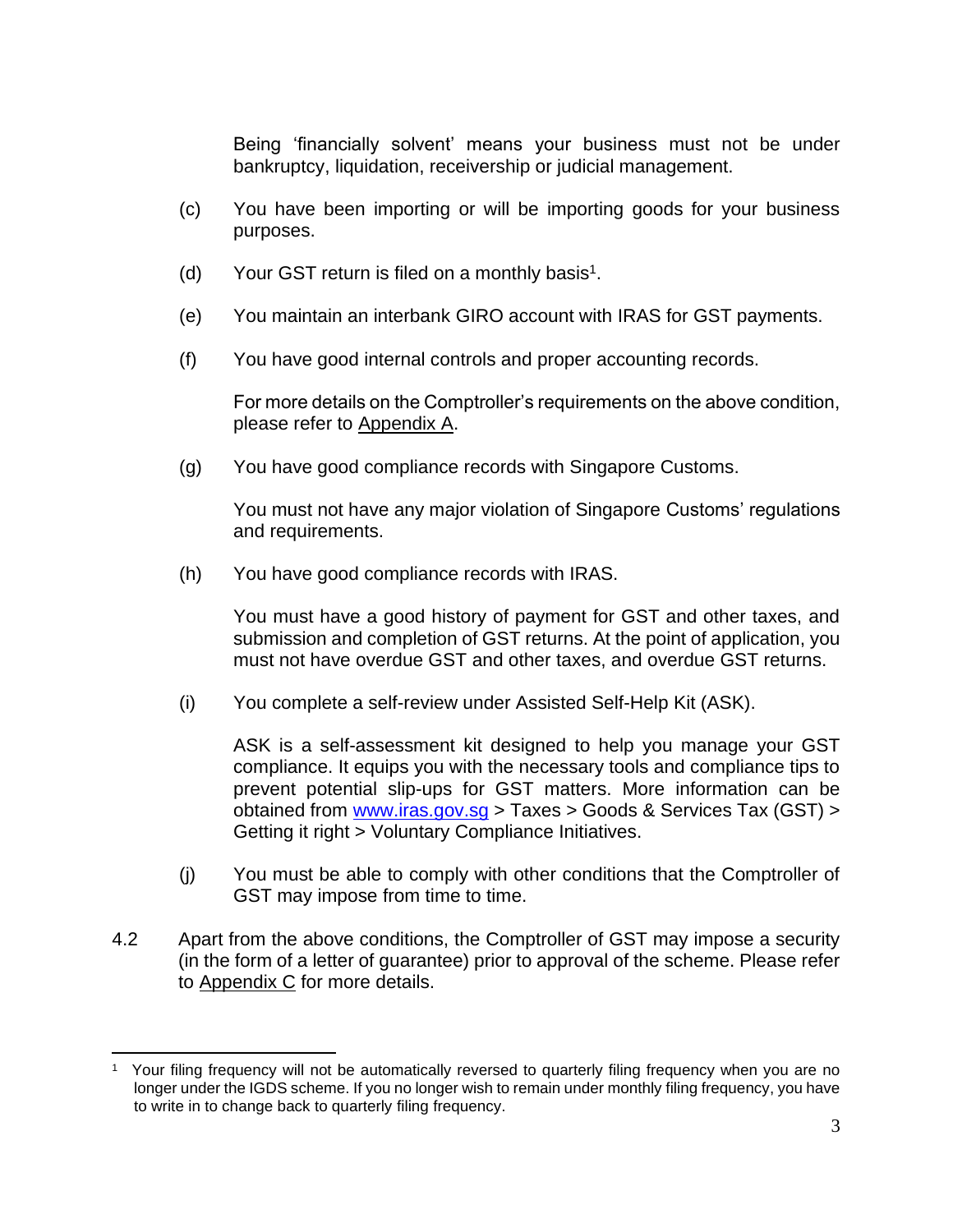- 4.3 Notwithstanding the above, the Comptroller of GST may reject an application in order to protect revenue.
- 4.4 Please note that as an approved IGDS business, you must fulfil the qualifying conditions. The Comptroller may revoke your IGDS status at any time or impose a security (or increase the amount if already imposed) if any of the qualifying conditions is not met. In the event of any material change in the nature of your business such that you no longer meet the qualifying conditions, you must inform the Comptroller of GST immediately.

#### <span id="page-6-0"></span>**5 Responsibilities of an IGDS Business**

5.1 As an IGDS business, you must have good, reliable records of your accounts and import details. This is necessary for you to accurately and promptly declare the value of goods imported using your IGDS status and account for the deferred import GST payable in the respective GST returns. The detailed GST reporting requirements are highlighted in [Appendix D.](#page-18-0)

#### 5.2 Approved Purposes of IGDS status

- 5.3 Once you have been granted IGDS status, you can use your IGDS status to:
	- (a) import your own goods in the course or furtherance of your business;
	- (b) import goods belonging to an overseas principal for supply (either in Singapore or for export) in the capacity of a section  $33(2)$  agent<sup>2</sup>;
	- (c) import goods belonging to an overseas principal which will later be reexported (e.g. back to the overseas principal) in the capacity of a section 33A agent<sup>3</sup>; and

One of the conditions of section 33(2) and 33A agents is that the overseas principal is either not GST-registered or is GST-registered under the overseas vendor registration (OVR) pay-only regime. For more information on this, please refer to the e-Tax Guide ["GST: Guide on Imports"](https://www.iras.gov.sg/irashome/uploadedFiles/IRASHome/e-Tax_Guides/etaxguide_GST_Guide%20on%20Imports.pdf).

<sup>&</sup>lt;sup>2</sup> Prior to 1 Jan 2012, the same goods imported must be the same goods with no change in its form and nature upon their subsequent supply. With effect from 1 Jan 2012, you are allowed to act as a section 33(2) agent even where there is a change in nature and form of the goods. However, you must be able to track the goods and ensure that all goods imported in the capacity of a section 33(2) agent are supplied.

<sup>&</sup>lt;sup>3</sup> Section 33A of the GST Act allows repayment of GST paid on importation to an overseas person through a claim of input tax by a local agent who imports the goods, subject to certain requirements. For an agent who is approved as an IGDS business, Regulation 45D of the GST (General) Regulations allows him to defer payment of import GST until the submission of claim in his GST return if the same requirements are satisfied.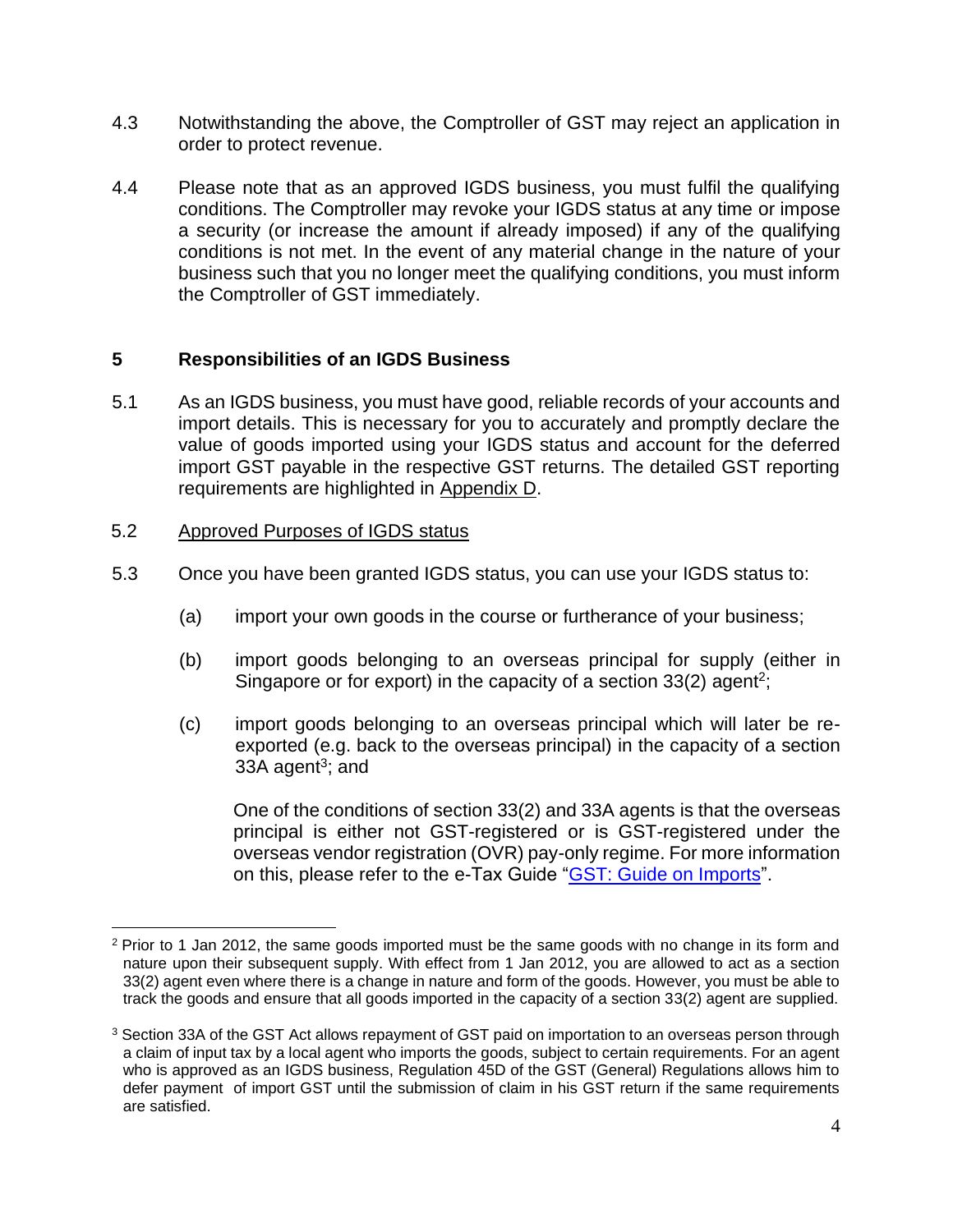#### With effect from 1 Jan 2015

- (d) re-import goods which you have previously sent abroad for value-added activities, belonging to your local customers or GST-registered overseas customers who is not GST-registered under the overseas vendor registration (OVR) pay-only regime, under section 33B. Please refer to the e-Tax Guide ["GST: Claiming of GST on re-import of value-added goods"](https://www.iras.gov.sg/irashome/uploadedFiles/IRASHome/e-Tax_Guides/eTax%20Guide_Claiming%20of%20GST%20on%20re-import%20of%20value-added%20goods_Third%20edition.pdf) for information on the eligibility conditions and requirements.
- 5.4 You should not under any circumstances, import goods that are not for the purpose of your business or on behalf of any other persons. Otherwise, you may be considered to have abused your IGDS status, following which your IGDS status may be revoked and relevant penalties may be imposed as defined under paragraph 9 of this guide.
- 5.5 Your IGDS status is not transferable. If you transfer your business as a going concern to another taxable person, the transferee (new owner) is not allowed to use your IGDS status to import his goods. The transferee should apply for IGDS in his own name.
- 5.6 When you de-register from GST, you are required to account for deemed output tax on the imported goods (including those imported under IGDS) that form part of your assets and stocks if the value of taxable assets and stocks on hand as at the effective date of de-registration is more than S\$10,000.

### <span id="page-7-0"></span>**6 Operational Procedures**

- 6.1 As an approved IGDS business, you are able to clear the goods from Singapore Customs (SC) at importation or from ZG /licensed warehouses with the relevant permits<sup>4</sup> if you activate your Customs Account with SC and subscribe for TradeNet. For more information, please refer to SC website at [www.customs.gov.sg](http://www.customs.gov.sg/) and [www.tradenet.gov.sg.](http://www.tradenet.gov.sg/)
- 6.2 However, if you do not subscribe for TradeNet and/or if you choose to engage freight forwarding companies to assist you, you are required to appoint the relevant authorised declaring agent (e.g. freight forwarder) to clear the goods from SC on your behalf. You can appoint the declaring agent and make subsequent changes through the online service "Apply for Declaring Agents" at mytax.iras.gov.sg<sup>5</sup>.

<sup>4</sup> Please refer to Appendix F for the relevant TradeNet permit applications to be submitted for IGDS shipments.

<sup>5</sup> Please ensure that you have been authorised by your organisation as the preparer or the approver under GST Tax Matters to access this e-service in myTax Portal. If not, you will need to get your CorpPass administrator to log in to CorpPass to authorise you. For more information on how this can be done, please refer to [www.iras.gov.sg](http://www.iras.gov.sg/) > Taxes > Goods & Services Tax (GST) > Filing GST > Overview of GST e-Filing Process.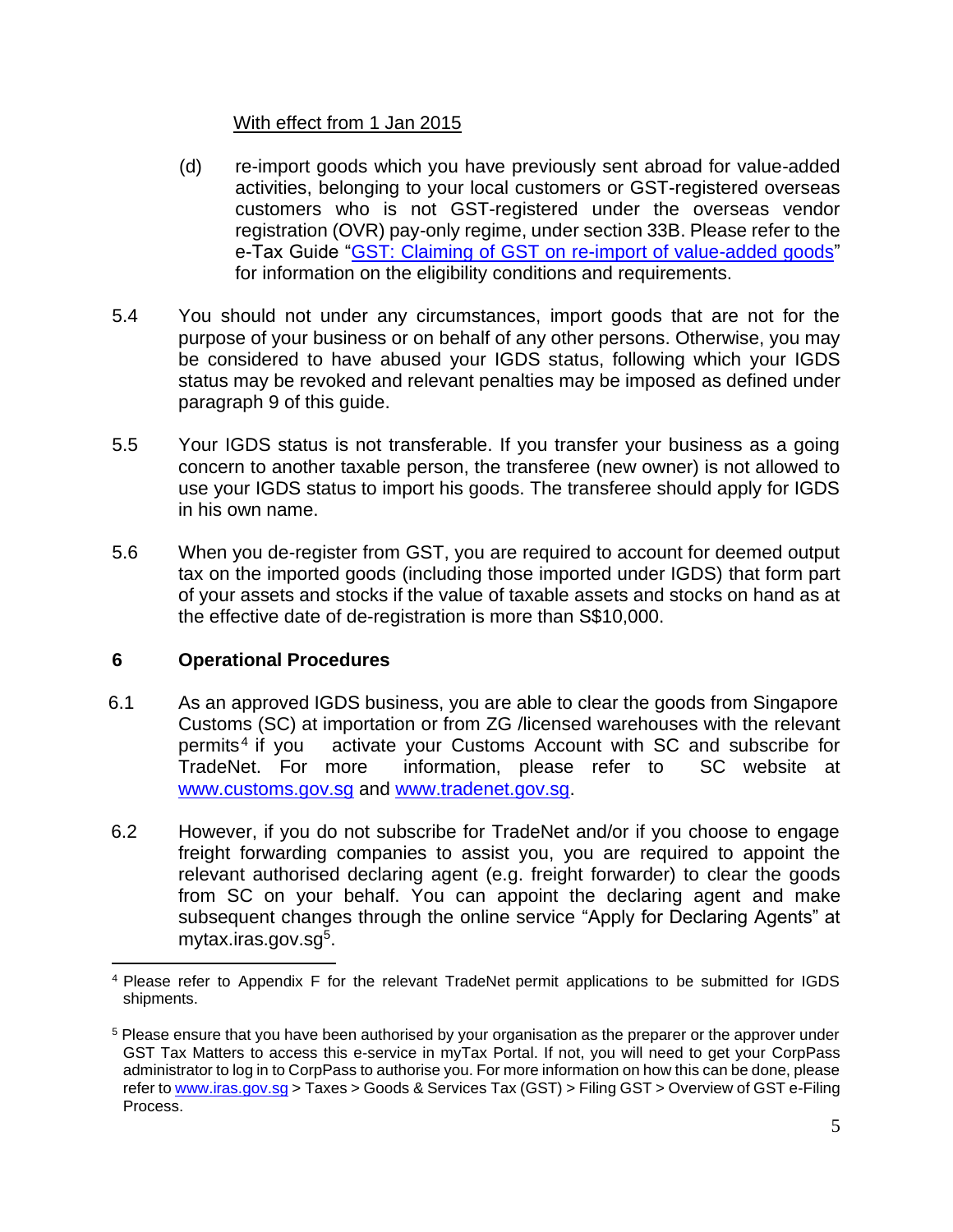- 6.3 At any one time, an IGDS business can have a maximum of 20 authorised declaring agents. It is your responsibility to keep and maintain the list of your authorised declaring agents. As you are accountable for all permits declared by your authorised declaring agents, you are advised to exercise due care and impose relevant controls after appointing the declaring agents for this purpose. Please refer to [Appendix G](#page-23-0) for the suggested measures.
- 6.4 If your imports were handled by the Air Express Companies (i.e. TNT Express Worldwide (S) Pte Ltd<sup>6</sup>, Federal Express (S) Pte Ltd, United Parcel Service Singapore Pte Ltd and DHL Express (Singapore) Pte Ltd), you should request these companies to provide you with an **Inward Summary report** stating the details of imports belonging to you on a periodic basis. Alternatively, these companies may issue subsidiary import certificates to you. You may use the Inward Summary report / subsidiary import certificate to declare your imports in your GST returns.

#### <span id="page-8-0"></span>**7 Application for IGDS**

- 7.1 Any GST-registered business who wishes to obtain the IGDS status must apply to the Comptroller of GST for approval. Once IGDS is granted to you, any other prior approved GST schemes relating solely to imports (e.g. MES) will be terminated.
- 7.2 Application process for IGDS
	- (a) To apply for the IGDS status, you are required to submit the following documents:
		- (i) A duly completed and signed Application Form GST F22<sup>7</sup> .

You are required to review Section 1 and 2 of Assisted Self-Help Kit (ASK) in order to complete the application form.

(ii) A certified ASK declaration form "ASK: Declaration Form on Completing Annual Review & Voluntary Disclosure of Errors" (Section 3 of ASK).

A duly completed "ASK: Declaration Form on Completing Annual Review & Voluntary Disclosure of Errors" certified by either your own in-house or external tax professional who is an Accredited Tax Practitioner (GST) or Accredited Tax Advisor (GST) with the

<sup>6</sup> TNT Express Worldwide (S) Pte Ltd has been amalgamated with Federal Express (S) Pte Ltd with effect from 1 Oct 2021.

<sup>7</sup> Downloadable from [www.iras.gov.sg](http://www.iras.gov.sg/) > Quick links > Forms > GST > GST schemes.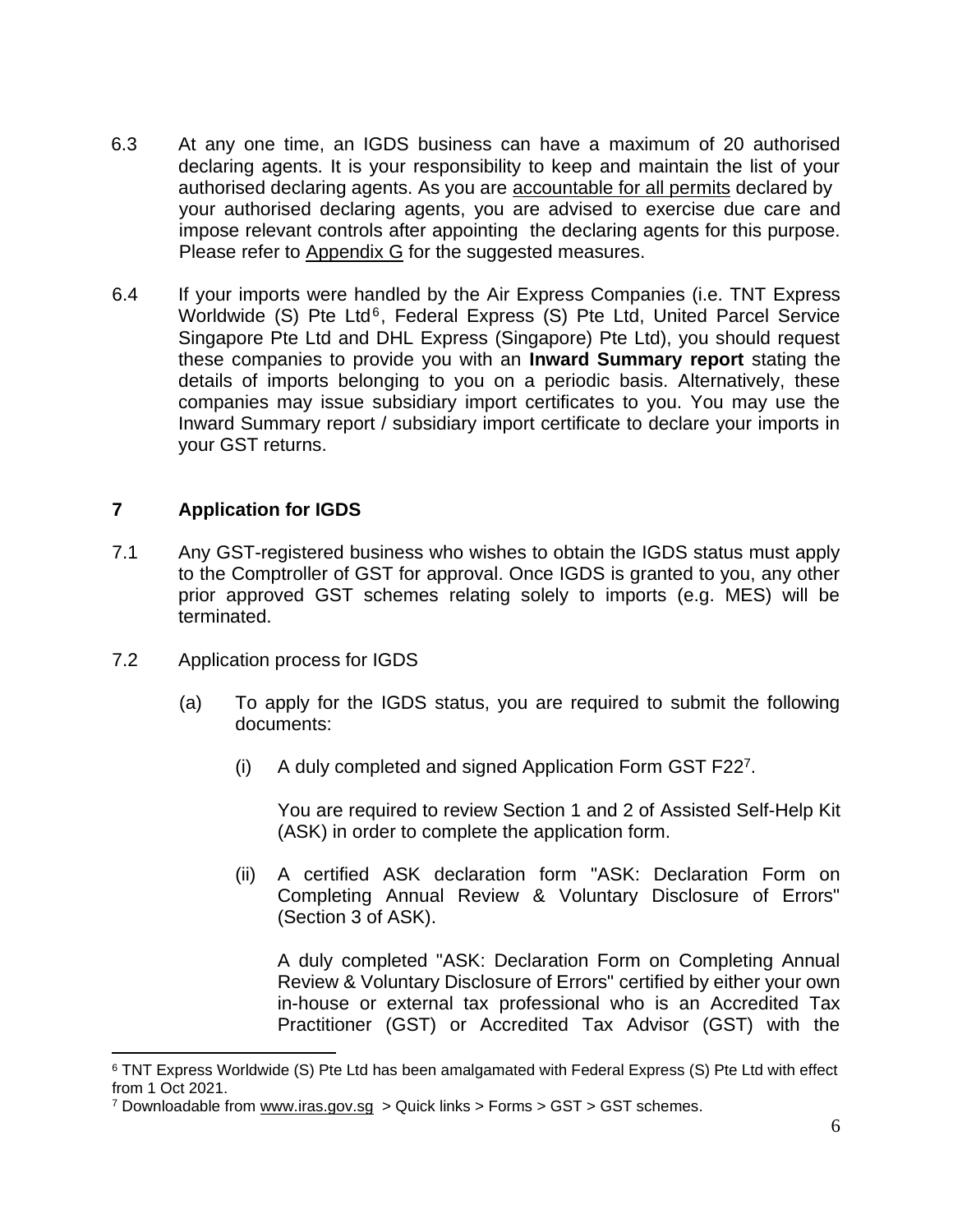Singapore Chartered Tax Professionals Limited ("SCTP") must be submitted together with the application form. For more information on accreditation, please visit [www.sctp.org.sg.](http://www.sctp.org.sg/)

You are to maintain the working templates in Section 3 of the ASK to support that the "ASK: Declaration Form on Completing Annual Review & Voluntary Disclosure of Errors" is accurately completed. We may request for the working templates when evaluating your application.

However, if you have a valid ACAP status, the "ASK: Declaration Form on Completing Annual Review & Voluntary Disclosure of Errors" is not required if you perform a Post ACAP Review (PAR) and submit the "PAR Declaration" form (GST F28). Similarly, if you have successfully applied to participate in ACAP to be performed by an independent ACAP Reviewer, the certified ASK declaration form will not be required, unless you subsequently withdraw your ACAP participation or you fail to obtain ACAP status.

- (b) If you make both taxable and exempt supplies $8$ , you cannot claim your input tax in full. You have to declare in your application that you will perform due diligence in apportioning your input tax. You can only claim input tax on the deferred import GST payable that is attributable to your making of taxable supplies.
- 7.3 You will be informed of the outcome of your application within one month from the date of submission of your application. This is provided that your application form is fully completed with the relevant supporting documents.
- 7.4 If your application is successful, your IGDS status will be valid for a period of 3 years, as may be notified by the Comptroller of GST in writing.

<sup>&</sup>lt;sup>8</sup> Exempt supplies refer to the provision of financial services, sale/lease of residential properties and the supply of investment precious metals provided for under paragraph 1A of Part I of the Fourth Schedule to the GST Act. For more information, please refer to the GST e-Tax Guide "GST : Partial Exemption and [Input Tax Recovery"](https://www.iras.gov.sg/irashome/uploadedFiles/IRASHome/e-Tax_Guides/eTax%20Guide%20Partial%20Exemption%20and%20Input%20Tax%20Recovery%20(Fifth%20Edition).pdf) which is downloadable from www.iras.gov.sg > Quick links > e-Tax Guides.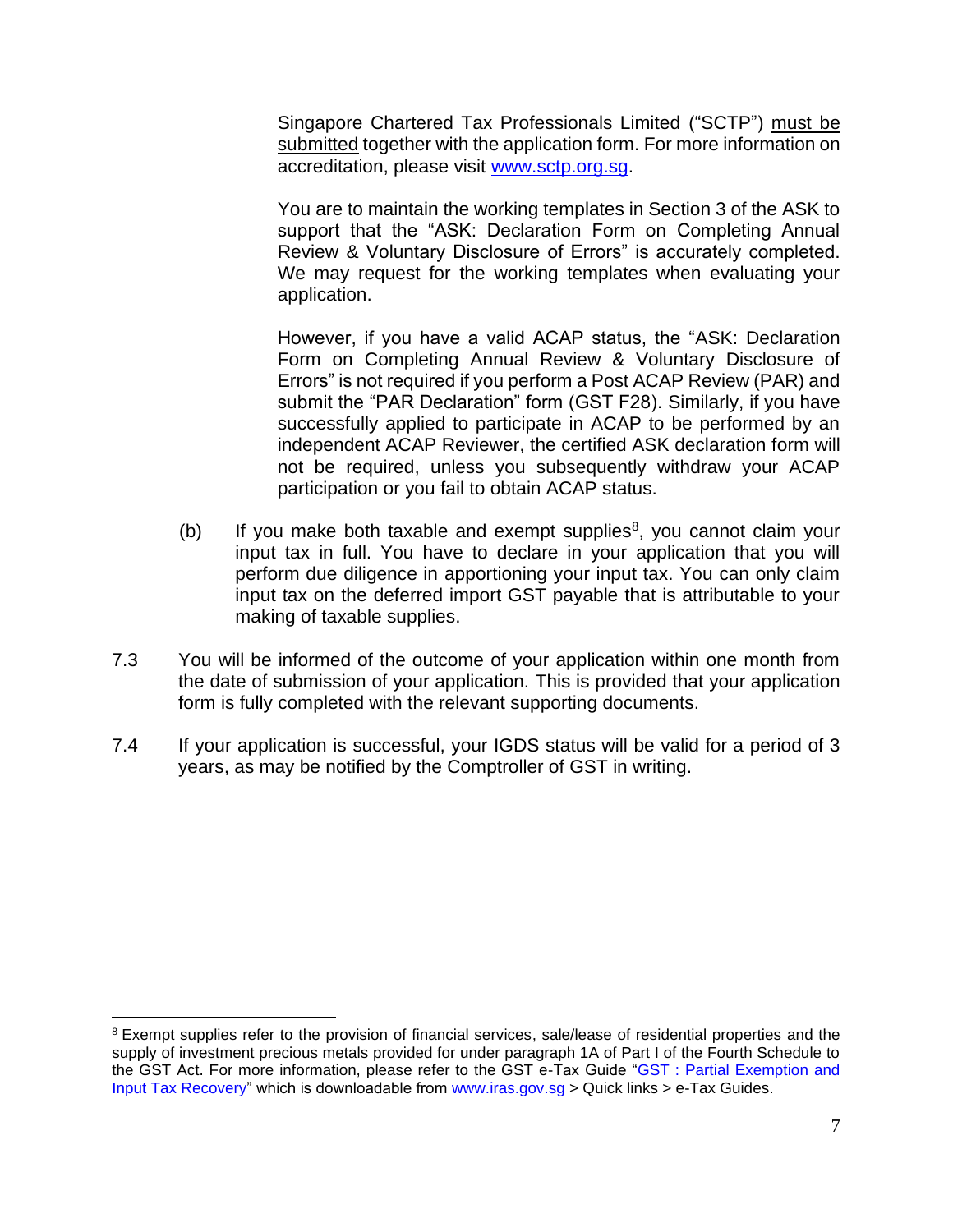#### <span id="page-10-0"></span>**8 Renewal of IGDS**

- 8.1 You must apply for a renewal of IGDS if you wish to extend your IGDS status.
- 8.2 Closer to the expiry date of your IGDS status, IRAS will send you an IGDS renewal letter to invite you to apply to renew your IGDS status.
- 8.3 You would be required to perform a self-review under ASK prior to the renewal and submit a duly completed "ASK: Declaration Form on Completing Annual Review & Voluntary Disclosure of Errors" certified by either your own in-house or external tax professional who is an Accredited Tax Practitioner (GST) or Accredited Tax Advisor (GST) with the Singapore Chartered Tax Professionals Limited ("SCTP"). For more information on accreditation, please visit [www.sctp.org.sg.](http://www.sctp.org.sg/)
- 8.4 However, if you have a valid ACAP status, the "ASK: Declaration Form on Completing Annual Review & Voluntary Disclosure of Errors" is not required if you perform a Post ACAP Review (PAR) and submit the "PAR Declaration" form (GST F28). Similarly, if you have successfully applied to participate in ACAP to be performed by an independent ACAP Reviewer, the certified ASK declaration form will not be required, unless you subsequently withdraw your ACAP participation or you fail to obtain ACAP status.
- 8.5 Once your application for renewal of IGDS is approved, your IGDS status will be extended for another five years or any other period that the Comptroller may grant.

#### <span id="page-10-1"></span>**9 Revocation of IGDS**

- 9.1 Your IGDS may be revoked at any time if you breach any of the qualifying conditions. In the circumstances, you must make immediate arrangements with Singapore Customs for the payment of import GST on your subsequent importations.
- 9.2 Penalties for non-compliance
	- (a) Any late submission of GST return or late payment in accounting for the deferred import GST will attract a late payment penalty of 5% on the amount of deferred import GST.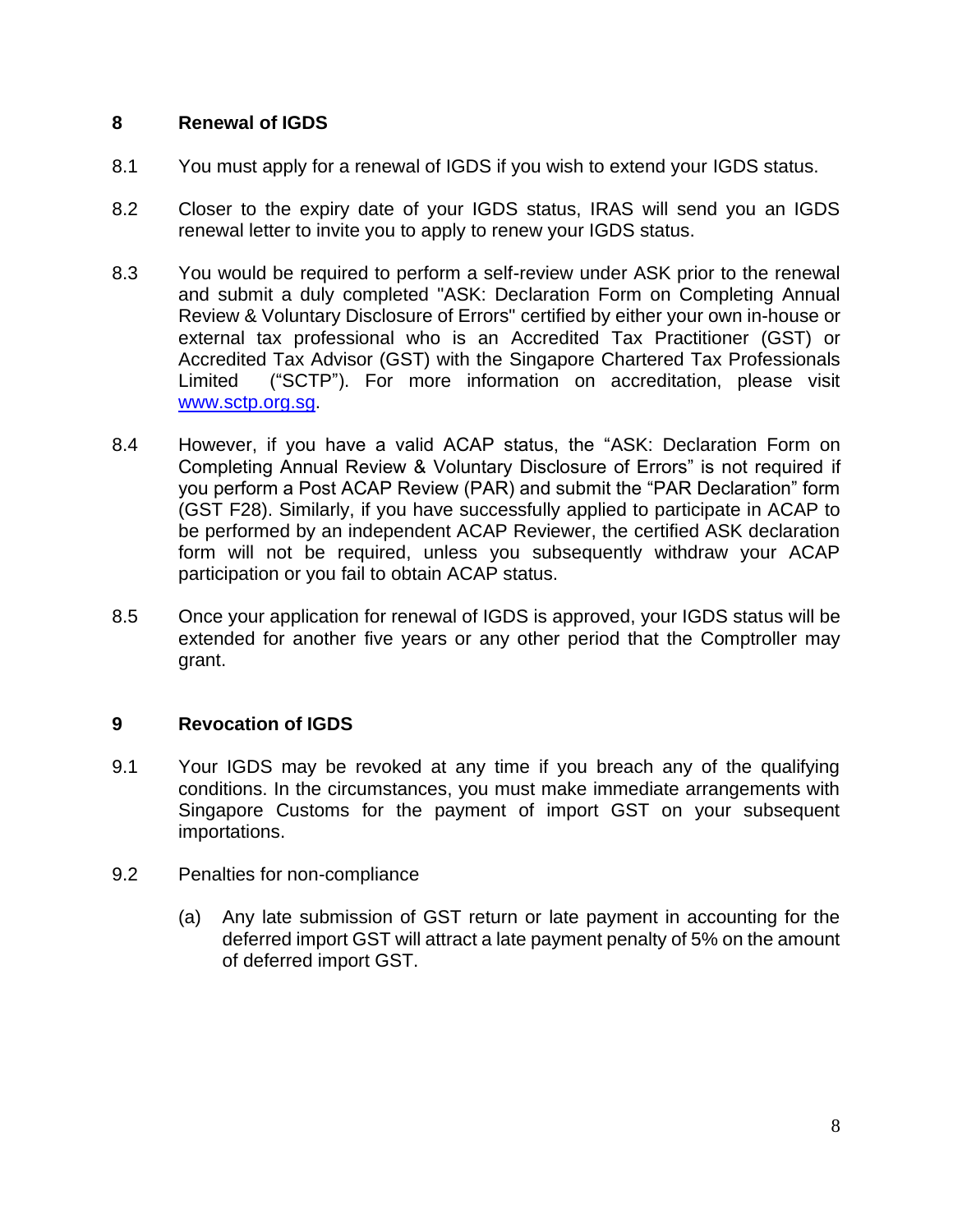(b) If any IGDS business imports goods that are not for the purpose of its business or if imports are made under IGDS on behalf of any other persons other than those permissible situations as listed in paragraph 5.3, this would constitute an offence, which may lead to penalties and criminal prosecution. This is in addition to having to re-pay the amount of GST that has been deferred in an unauthorised manner. However, there are exceptions for goods imported in the capacity of a section 33A agent. Please refer to the e-Tax guide "GST: [Guide on Imports"](https://www.iras.gov.sg/irashome/uploadedFiles/IRASHome/e-Tax_Guides/etaxguide_GST_Guide%20on%20Imports.pdf) for more details.

#### <span id="page-11-0"></span>**10 Contact Information**

- 10.1 For enquiries on this e-Tax Guide, please contact us via:
	- myTax Mail at mytax.iras.gov.sg, if you are GST registered, or
	- www.iras.gov.sg > Contact Us > Goods & Services Tax  $(GST)$  > General GST enquiries, if you are not GST registered.

You may also chat with us using live chat from 8am to 5pm on weekdays, via www.iras.gov.sg > Contact Us > Goods & Services Tax (GST) > Chat With Us.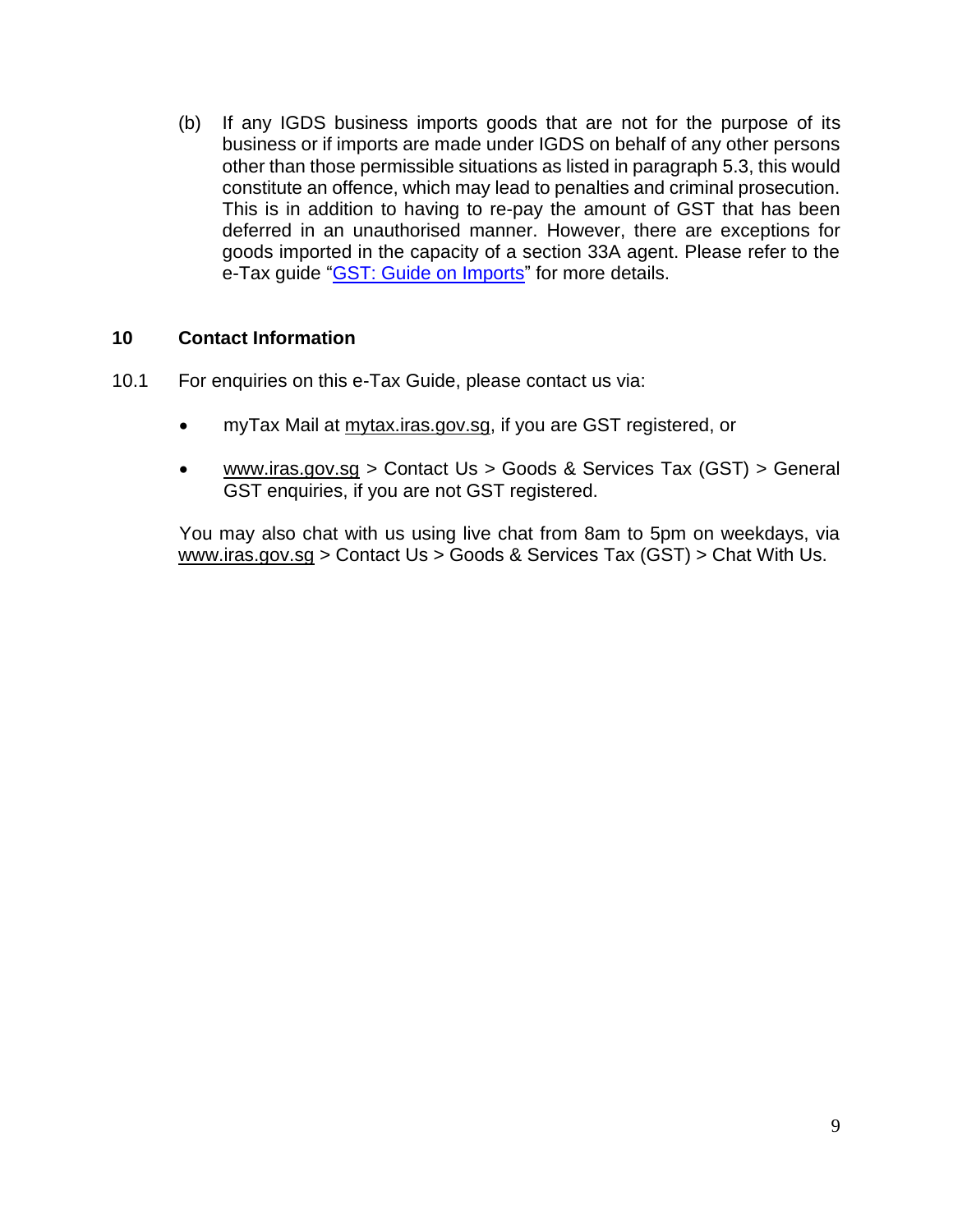# <span id="page-12-0"></span>**11 Updates and Amendments**

|                | Date of<br>amendment | <b>Amendments made</b>                                                                                                                                  |  |  |
|----------------|----------------------|---------------------------------------------------------------------------------------------------------------------------------------------------------|--|--|
| $\mathbf 1$    | 10 Dec 2014          | Amended paragraph 5.3 (c) and inserted paragraph<br>5.3(d)                                                                                              |  |  |
| $\overline{2}$ | 18 Sep 2015          | Amended paragraph 6                                                                                                                                     |  |  |
|                |                      | Amended 7.2a (ii) and 8.4 on ACAP                                                                                                                       |  |  |
| 3              | 18 Dec 2015          | Amended paragraph 7.2(a) and 8.4                                                                                                                        |  |  |
| $\overline{4}$ | 15 Jul 2017          | Amended paragraph 6.2 to reflect that appointment<br>and changes to declaring agents are to be done<br>online via e-service "Applying Declaring Agents" |  |  |
|                |                      | Amended paragraph 8.1 and 8.5 to reflect the new<br>IGDS renewal validity period (up to 5 years from the<br>current 3 years)                            |  |  |
| 5              | 22 Oct 2019          | (i) Amended paragraph 5.3 to reflect changes arising<br>from the overseas vendor registration regime<br>(ii) Various editorial changes                  |  |  |
| 6              | 12 Nov 2020          | Amended Singapore Institute of Accredited Tax<br>Professionals (SIATP) to Singapore Chartered Tax<br>Professionals Limited to (SCTP)                    |  |  |
| $\overline{7}$ | 11 Nov 2021          | Amended paragraph 6.4 and inserted footnote 6 on<br>TNT Express Worldwide (S) Pte Ltd on the<br>amalgamation                                            |  |  |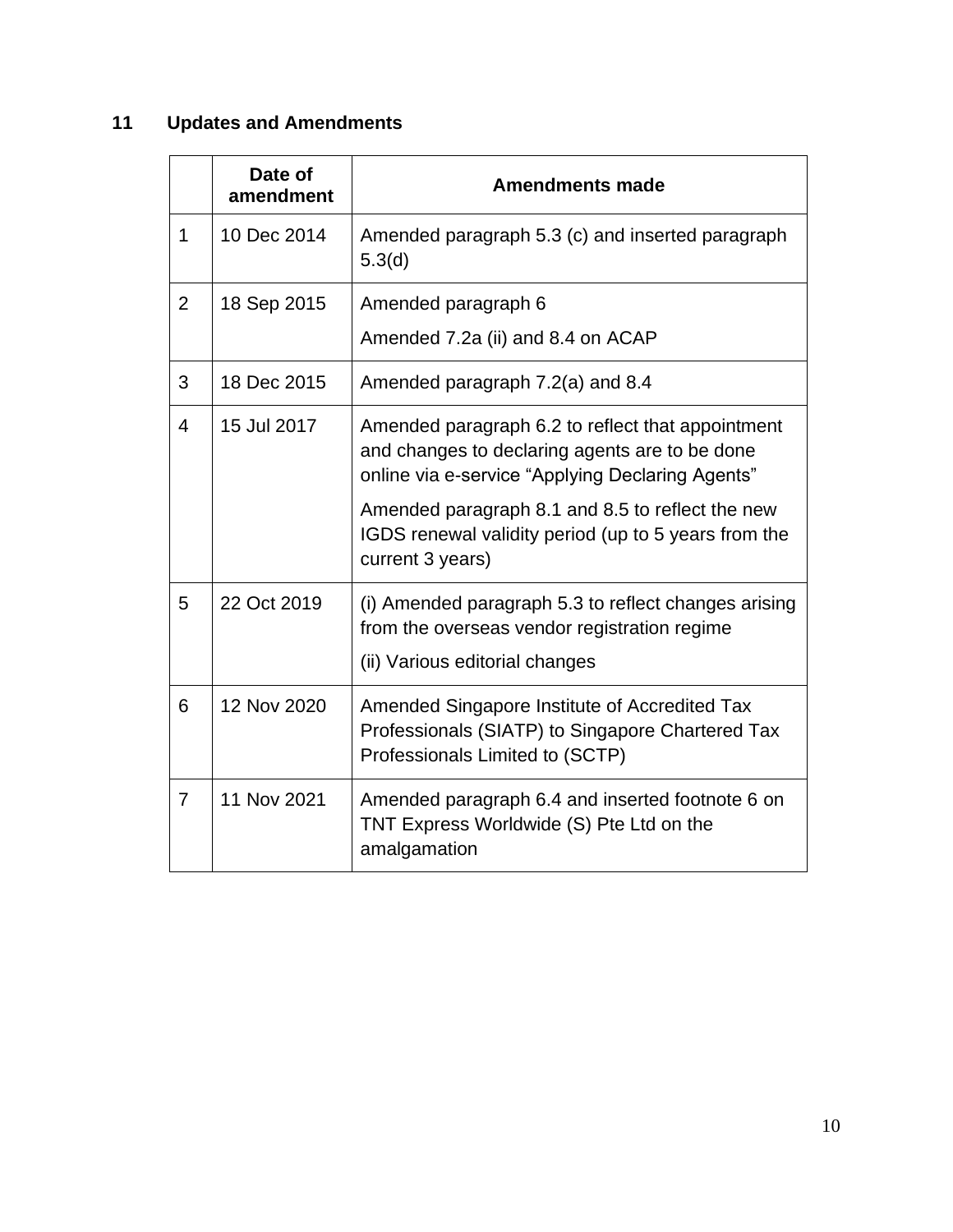#### <span id="page-13-0"></span>**Appendix A – Comptroller's Requirements on Internal Controls, Accounting and Compliance Records**

<span id="page-13-1"></span>Good internal controls and proper accounting records:

- (a) There must be proper and documented procedures on the identification and capturing of accounting information from your inventory and financial records into your GST accounting/reporting system;
- (b) There must be sufficient original documents and proper records of the value of imports (including goods removed from ZG warehouse), exports and total supplies as follows:

#### **Inward handling/ Receipt of goods**

- Goods Received Notes (GRN) to document the date/quantity/description of goods received
- Duly acknowledged Delivery Orders (DOs) to support the GRN
- Copies of import permits, transhipment permits etc
- Copies of shipping documents such as air waybill or bill of lading
- Copies of commercial invoices accompanying the goods, if available
- Copies of insurance documents accompanying the goods, if available
- Copies of correspondences from your overseas principals
- Any other similar documents to document the date, movement, quantity and description of the goods received into its warehouse

The identity of the overseas principal(s)/supplier(s) as well as the value and description of the goods must be readily identifiable/verifiable.

#### **Storage/ Custody of goods**

- The relevant warehouse records/reports showing clearly the person(s) handing over and person(s) receiving the goods at each stage of their storage into the warehouse
- The warehouse storage records/ reports showing the warehouse location where the goods are stored

#### **Outward handling/ Removal of goods**

- Purchase Orders (POs) issued by your customer(s)
- Delivery Orders (DOs) issued by you
- Copies of export permits, transhipment permits, etc.
- Copies of shipping documents such as air waybill or bill of lading
- Copies of commercial invoices accompanying the goods, if available
- Copies of insurance documents accompanying the goods, if available
- Written instructions from your customer(s) to deliver the goods locally or to export the goods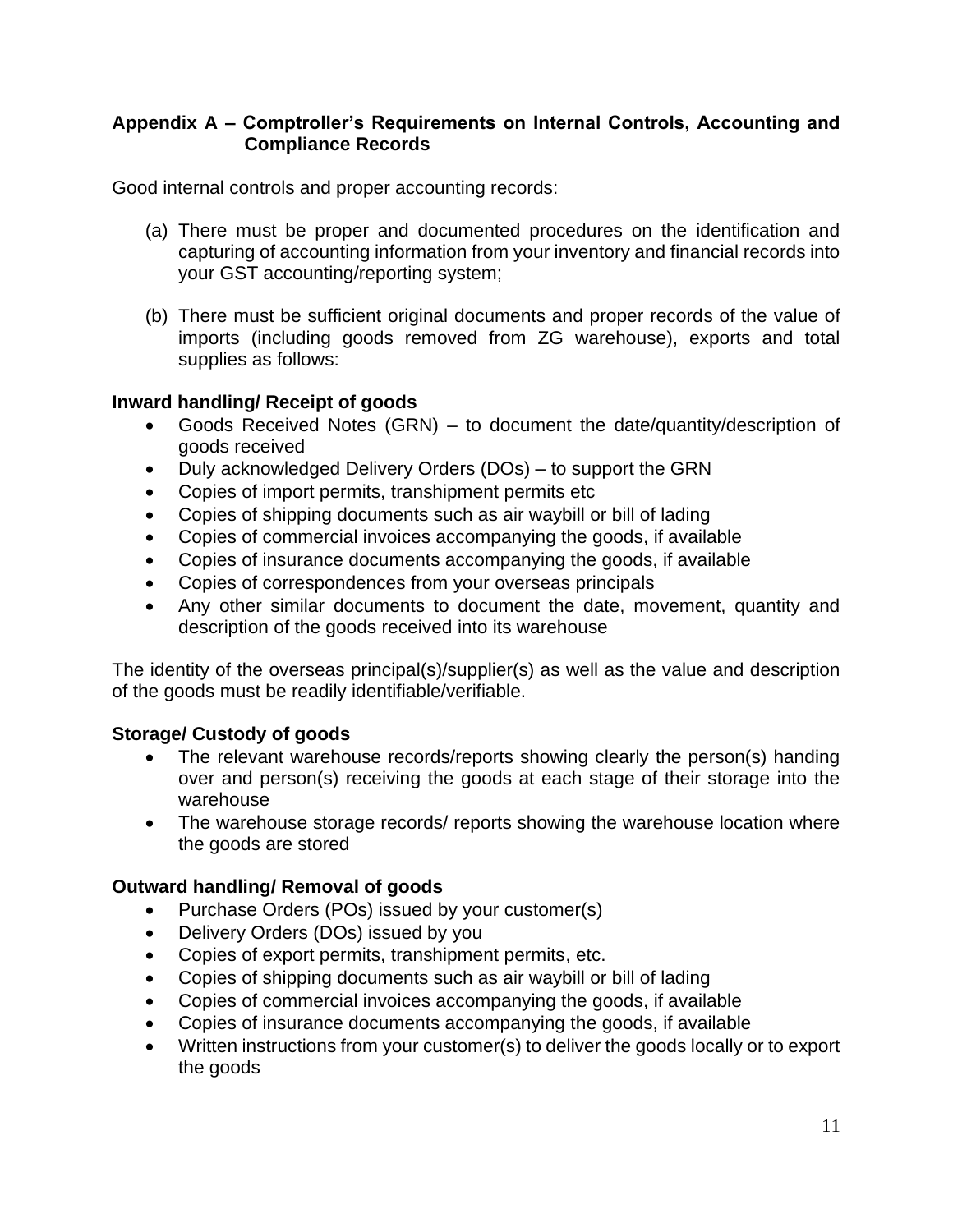• Any other similar documents to document the date, movement, quantity and description of the goods removed from your warehouse

The identity of the overseas or local customer(s) as well as the value and description of the goods must be readily identifiable/ verifiable.

#### **Stock-taking / Inventory audit of goods**

• You must maintain sufficient evidence to indicate that a full and comprehensive internal and/ or external stock-take / inventory audit has been performed.

#### **Discrepancy reporting of goods**

- You must maintain reconciliation reports pertaining to discrepancies of the goods at the point of their:
	- $\circ$  Receipt into the warehouse (if any);
	- o Removal from the warehouse (if any); and
	- o After a stock-take / inventory audit is conducted

#### **Invoicing for the goods supplied**

- If you invoice your customer for the goods, you must maintain the following documents as evidence of the supply of the goods:
	- o Tax invoices issued for all local supplies of goods
	- o Invoices issued for all sales which are exported (i.e. the supporting export documents must be maintained as proof of exports of goods)
	- o Evidence of payment received from the customer (if any)

You must produce all such records upon request by IRAS.

If you are an agent acting on behalf of overseas principals under Section 33(2) of the GST Act, you must keep separate records of the goods owned by the overseas principal as detailed in [Appendix B.](#page-15-0)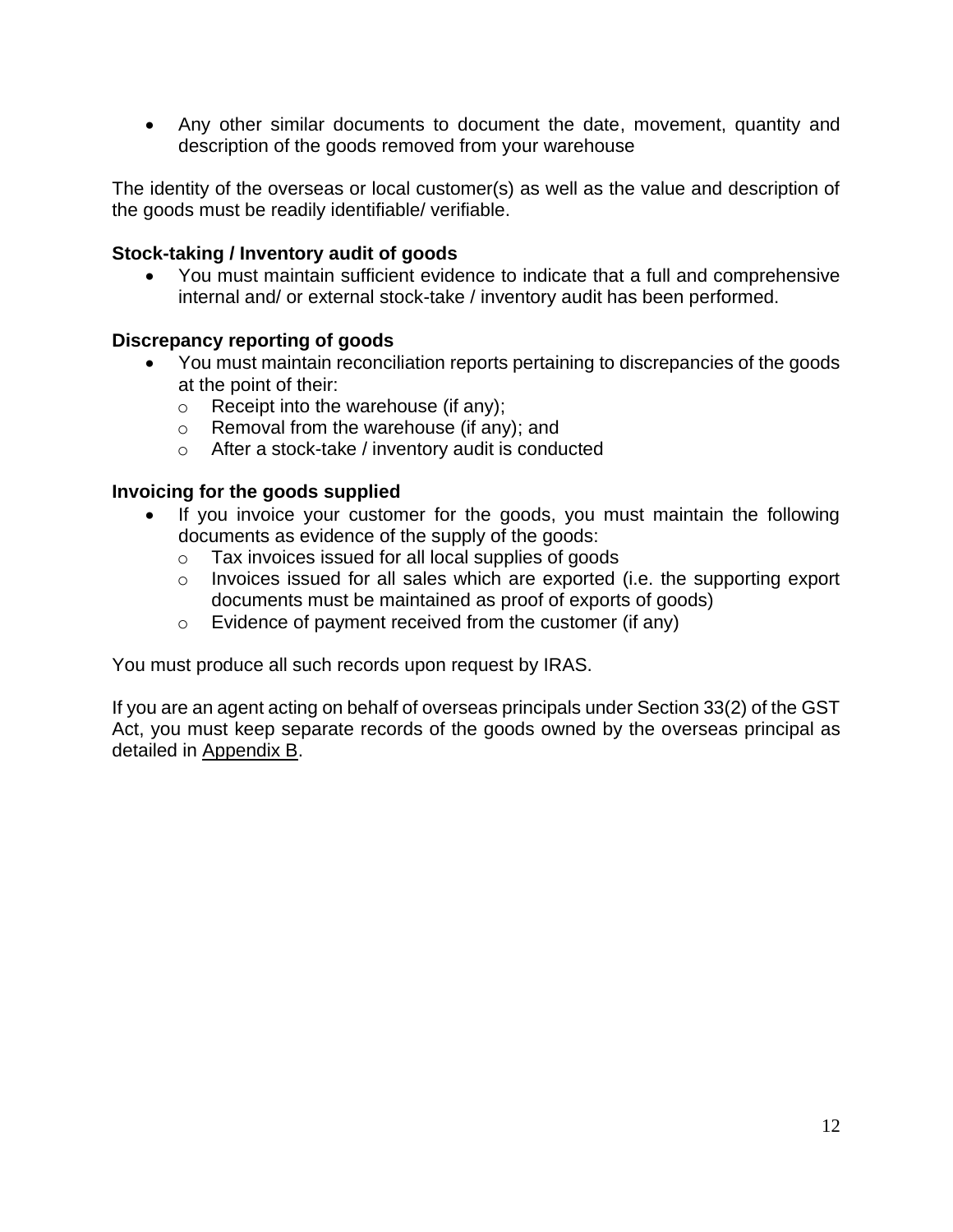#### <span id="page-15-0"></span>**Appendix B – Conditions and Record-Keeping Requirements of a GST Agent Acting on Behalf of Overseas Principals [i.e. section 33(2) or S33A agent]**

Any correspondence or letter from each overseas principal, authorising the business as its local agent.

- (a) Stock records for each overseas principal containing the following details:
	- (i) Inward handling/ Receipt of goods
		- Date of import / goods removed from ZG warehouse / receipt
		- Total import value / value of goods removed from ZG warehouse / value of goods received
		- Description of goods
		- Quantity of goods

The stock records must be supported by copies of Goods Received Notes ('GRN'), Delivery Orders ('DOs'), Customs permits, shipping documents, commercial invoices, insurance documents, correspondences with overseas principals/ suppliers and any other relevant documents.

- (ii) Outward handling/ Removal of goods
	- Date of export/re-export/sale
	- Purpose of removals (local sale, export, re-export etc.)
	- Description of goods
	- Total value of goods exported/re-exported/sold
	- Quantity of goods exported/re-exported/sold

The stock records must be supported by the relevant documents such as Purchase Orders ('POs'), Delivery Orders ('DOs'), Customs permits, shipping documents, commercial invoices, insurance documents, written instructions from and correspondences with overseas principals or their customers, tax invoice (if invoicing is done by the GST agent), evidence of payment received from the purchaser (if payment is made to the GST agent) as well as any other relevant documents.

- (iii) Storage/Custody of goods
	- Names of persons handing over and/or taking over the goods at each stage of their storage into the warehouse
	- Storage locations of the goods in the warehouse

(iv) Stock-taking/Inventory audit of goods

• Records of full and comprehensive internal and/or external stock-take / inventory audit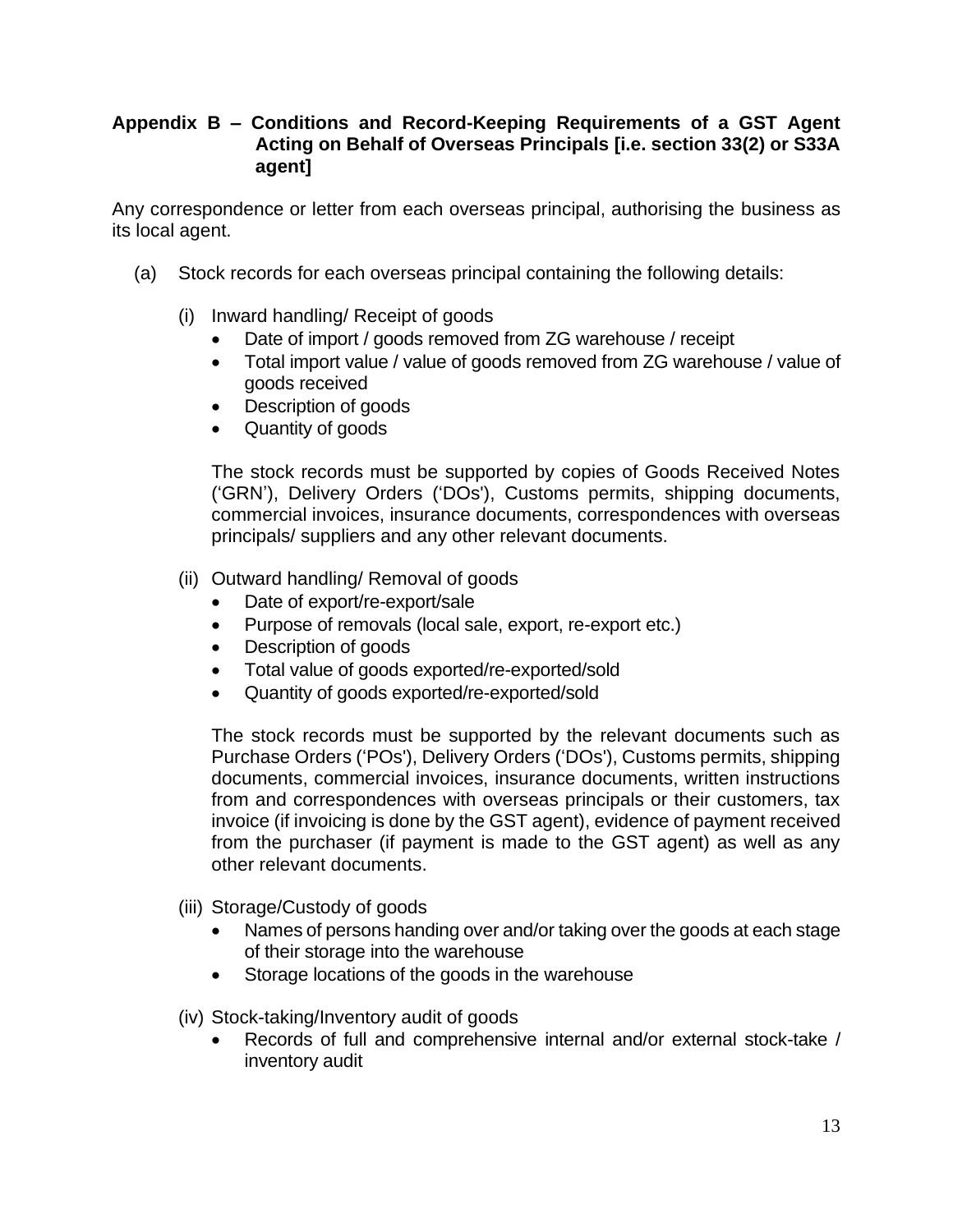(v) Discrepancy reporting

Reconciliation reports pertaining to discrepancies of the goods (if any) at the point of their:

- Receipt into the warehouse;
- Removal from the warehouse; and
- After a stock-take/ inventory audit is conducted

The GST agent must maintain proper stock reports and stock reconciliation reports for each of the overseas customers such that stock balance in the warehouse can be reconciled to the goods imported and the goods supplied.

<span id="page-16-0"></span>(b) Records of the overseas principal(s) for whom the GST agent is acting, as if the GST agent is the taxable person and complies with Section 46 of the GST Act.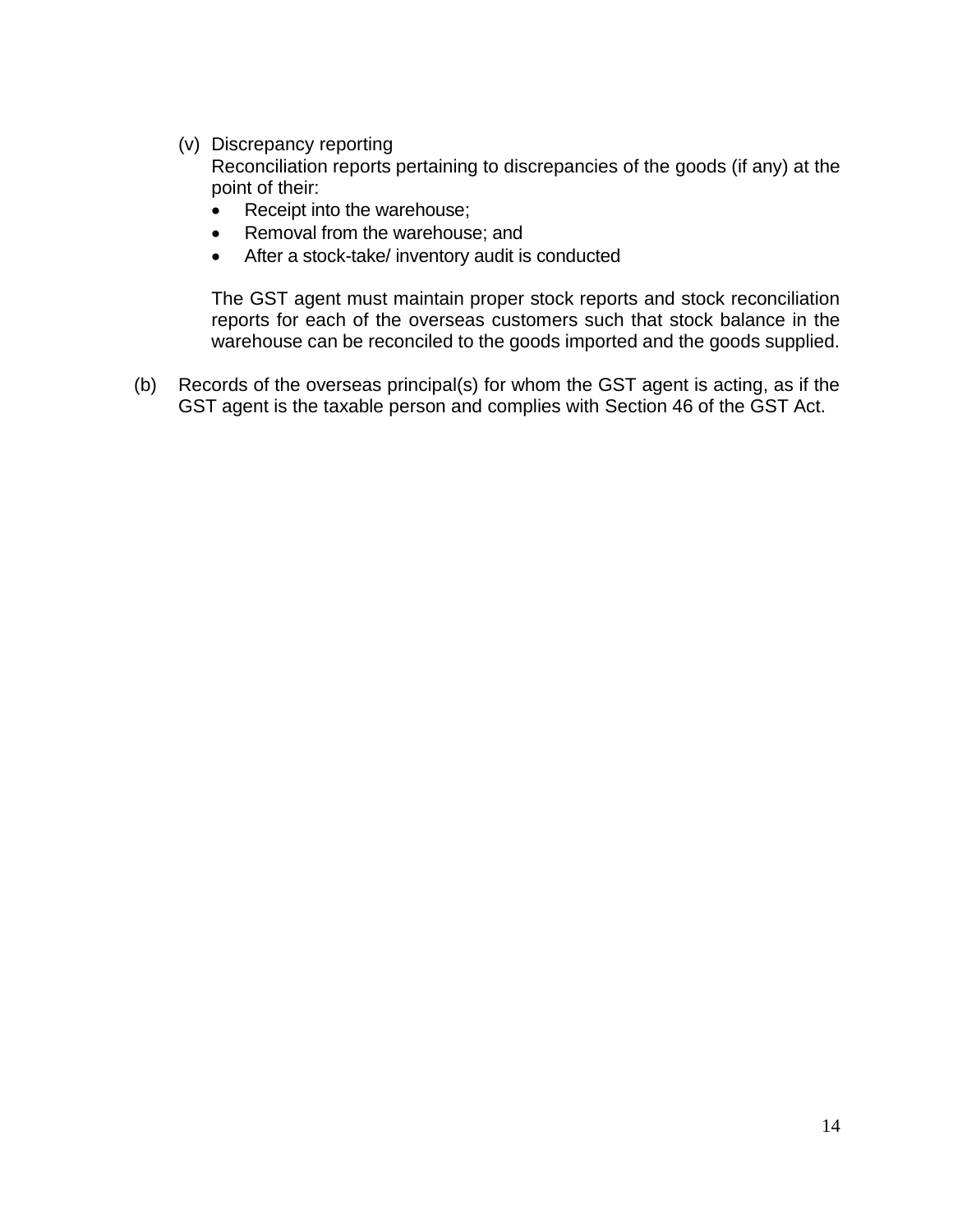#### <span id="page-17-0"></span>**Appendix C – Letter of Guarantee**

A letter of guarantee may be required of you before the Comptroller of GST grants IGDS status, as deemed necessary by the Comptroller. You will be notified in writing when a letter of guarantee is required.

The Comptroller of GST only accepts letters of guarantee issued by banks or insurance companies in Singapore. This includes the Singapore branch of a foreign bank or insurance company.

The bank or insurance company must issue the letter of guarantee in accordance with the required format. A specimen format will be sent to you if you are required to furnish a letter of guarantee.

The Comptroller of GST will specify the validity period of the letter of guarantee. The Comptroller of GST may lodge a claim during the validity period.

When the letter of guarantee expires at the end of the guarantee period, the letter of guarantee is effectively null and void. Thus, the Comptroller does not return the letter nor issue a letter of release.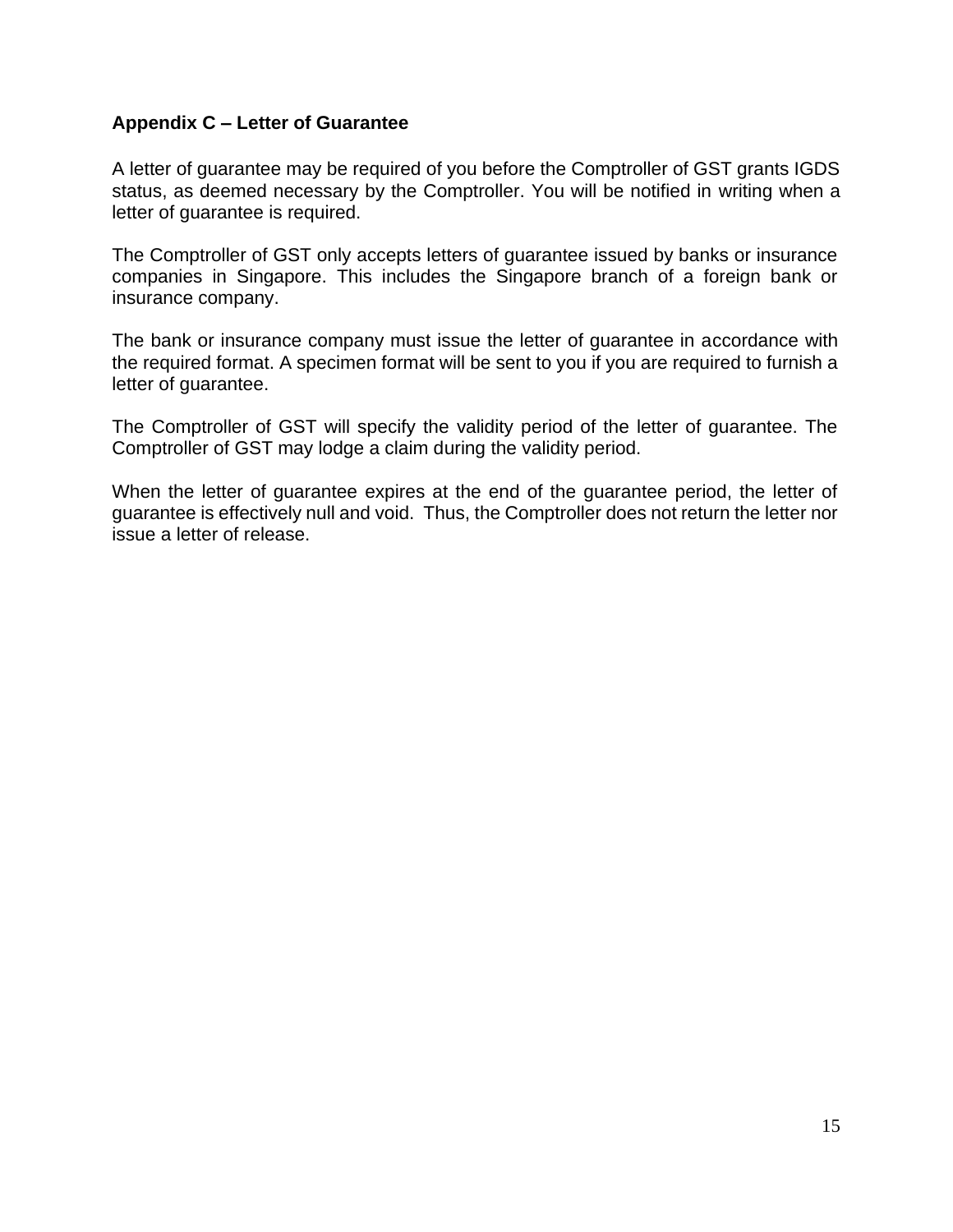#### <span id="page-18-0"></span>**Appendix D – GST Reporting Requirements for IGDS**

(a) Goods with import GST deferred with Singapore Customs

You will declare the value of goods imported under IGDS and the deferred import GST payable in the IGDS Section of your GST returns in the accounting period corresponding to the date of approval<sup>9</sup> of the permit. For example, a permit showing 17 December 2013 as the date of permit approval is to be declared in your GST return for the period covering from 1 December 2013 to 31 December 2013.

Please note that the value of imports reported in your GST return must be duly supported by valid permits and relevant supporting documents (e.g. commercial invoices and appropriate shipping documents such as bill of lading / airway bill).

(b) Importation of goods eligible for Input Tax Claims

Based on the conditions for claiming input tax, if you are entitled to claim the input tax incurred, you will also declare the value of imports under IGDS, in Box 5 "Total Value of Taxable Purchases" of your GST returns for the relevant accounting periods and the input tax credit to be made in Box 7 "Input tax and refunds claimed" in the GST returns in respect of such imports.

(c) Errors made in declarations of permits

#### **Permits with value under-declared:**

If you have under-declared the value of the goods in your permit, you are allowed to take up a supplementary IGDS permit to cover the difference in value provided that the original permit has not been used for clearance of goods and is for direct imports of goods into Singapore cleared via a Customs checkpoint manned by ICA (e.g. released from the Free Trade Zone, Woodland/Tuas checkpoint). The original and supplementary payment permits would then be used together for the clearance of the goods.

You are to report the supplementary permit as per (a) and (b) of Appendix D and in the accounting period corresponding to the permit approval date of the supplementary permit.

However, if the permit has been used or unused but expired or for imports of goods into Singapore cleared through an unmanned place where there is no ICA presence (i.e. This would include the release of goods from ZG/licensed warehouses for local consumption), you are to make good the difference in import GST immediately to Singapore Customs by taking a short payment permit. You are not to use your IGDS status for such cases. If you satisfy the input tax claim conditions, you can claim the

<sup>9</sup> The approval date can be taken as the start date of the validity period stated in the permit.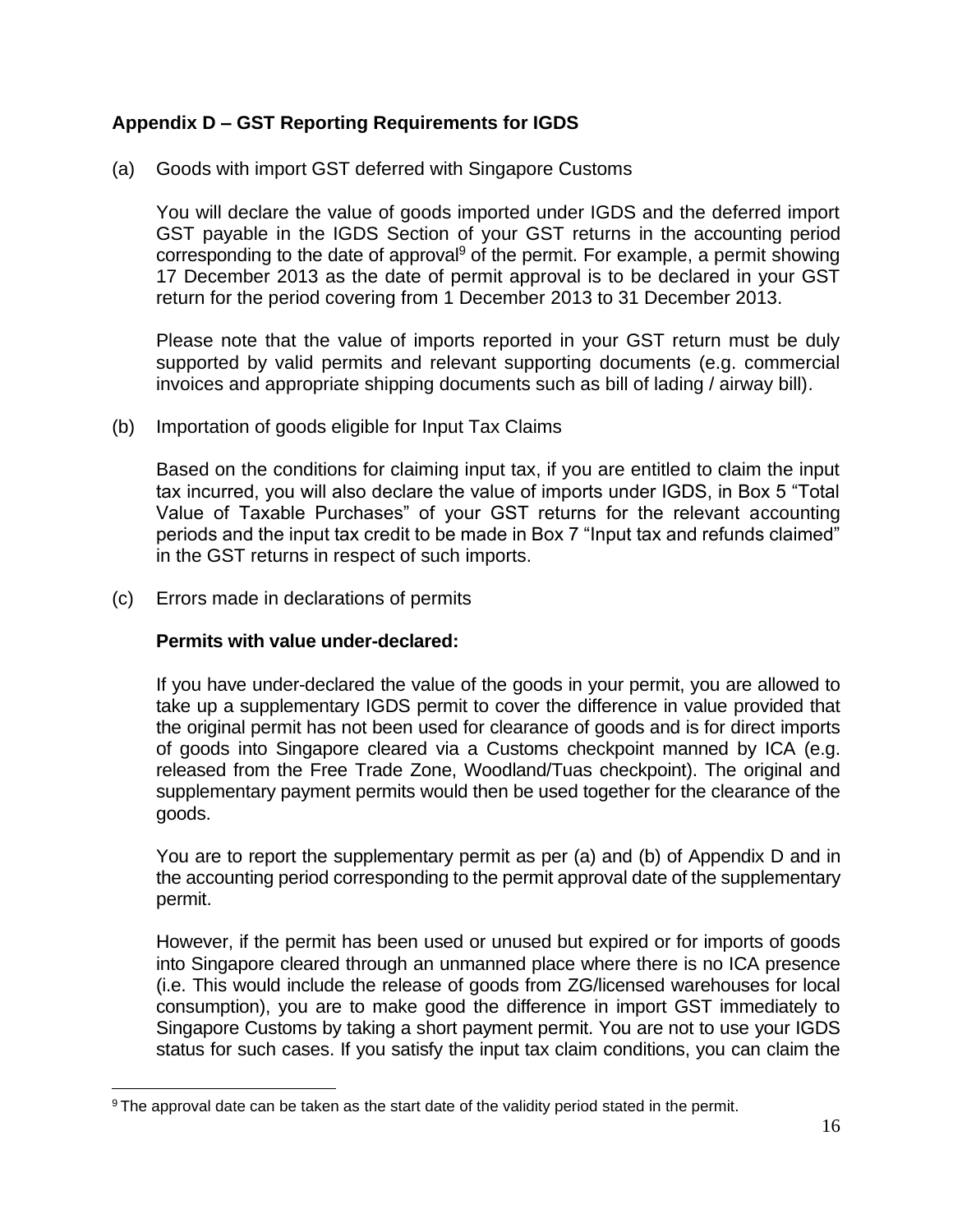import GST incurred in the short payment permit. You are to report the short payment permit as per (b) of Appendix D and in the accounting period corresponding to the date of the short payment permit.

#### **Permit with value over-declared:**

#### Within Amendment Period

If you have over-declared the value of the goods in your permit, you are allowed to amend/cancel the permit with Singapore Customs provided that the permit has not been used and is still valid for clearance of goods within 14 calendar days from the original permit's approval date. Any amendments made to the permits should be reported in the month when the amendments have been made:

(i) Amendment made in a **different month** from the original permit approval date:

You are to report the difference arising from the amended permit in the following accounting period.

| 25 Oct 2013                                                   | 31 Oct 2013                        | 4 Nov 2013                                  | 30 Nov 2013                                                 | 31 Dec 2013                                                       |
|---------------------------------------------------------------|------------------------------------|---------------------------------------------|-------------------------------------------------------------|-------------------------------------------------------------------|
|                                                               |                                    |                                             |                                                             |                                                                   |
| Original IGDS<br>permit -<br>Over-declares<br>value of import | End of Oct<br>Accounting<br>Period | Amends<br>IGDS permit<br>value<br>downwards | Due date for<br>submission of<br>Oct GST Return             | Due date for<br>submission of<br>Nov GST Return                   |
|                                                               |                                    |                                             | - Accounts based<br>on IGDS permit<br>declared on 25<br>Oct | - Accounts for<br>difference for<br>amended permit<br>dated 4 Nov |

#### Example 1:

Company ABC over-declared its value of goods in the IGDS permit dated 25 October 2013 as \$100,000 and the deferred import GST is assessed as \$7,000. Subsequently on 4 November 2013, Company ABC amended the value of the goods in the IGDS permit to \$80,000 and the deferred import GST was revised to \$5,600.

In the GST return ending 31 October 2013, Company ABC would have declared based on the original values (i.e. goods imported under IGDS as \$100,000 and deferred import GST as \$7,000). As the amendment was made in the month of November, Company ABC is required to declare the difference arising from the amendment (i.e. value of goods is -\$20,000 (\$80,000 - \$100,000) and deferred import GST is -\$1,400 (\$5,600 - \$7,000)) in the GST return ending 30 November 2013.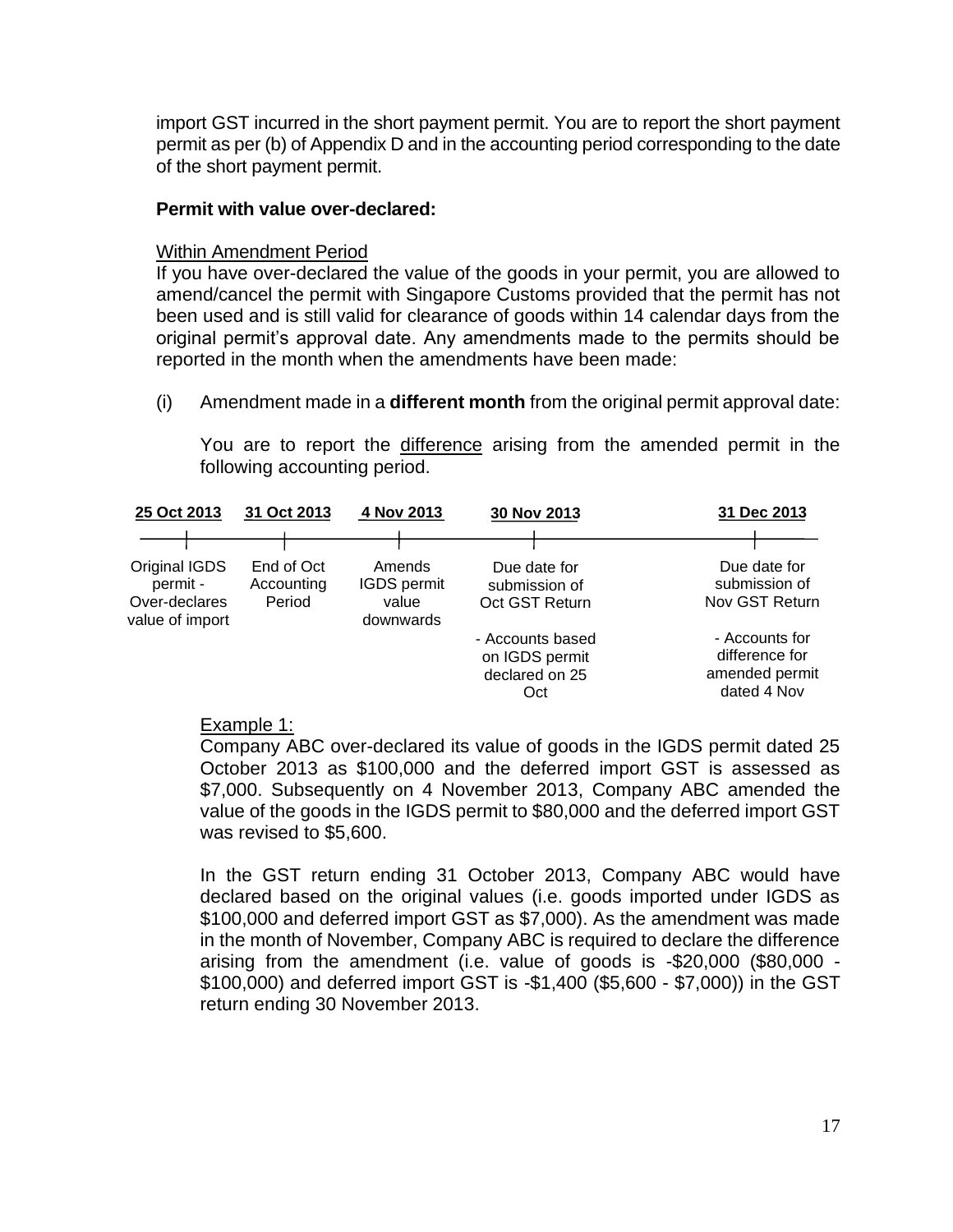(ii) Amendment made in the **same month** as the original permit approval date:

#### Example 2:

Company ABC over-declared its value of goods in the IGDS permit dated 25 October 2013 as \$100,000 and the deferred import GST is assessed as \$7,000. Subsequently on 30 October 2013, Company ABC amended the value of the goods in the IGDS permit to \$80,000 and the deferred import GST was revised to \$5,600.

As the amendment was made in October, Company ABC would have to declare based on the final amended values (i.e. goods imported under IGDS as \$80,000 and deferred import GST as \$5,600) in the GST return ending 31 October 2013.

If Company ABC has submitted the GST return without taking into consideration the amended permit, Company ABC is to file a GST F7 to amend the values.

#### Beyond Amendment Period

In a situation where amendment of value is not allowed (e.g. beyond 14 days from permit approval date or permit was utilised) to be made, you are required to account the values for the IGDS section in your GST return (i.e. Box 17 and 19) in accordance to the values stated in the IGDS permit. For Box 5 "Total Value of Taxable Purchases" and Box 7 "Input tax and refunds claimed" of your GST F5 return, you are to declare the correct value of the imported goods before GST (and not the over-declared import permit value) and the actual GST paid based on the permit respectively.

#### Example 3:

Company ABC over-declared its value of goods in the IGDS permit dated 25 October 2013 as \$100,000 (instead of \$80,000) and the deferred import GST is assessed as \$7,000. As Company ABC realised the error on 15 November 2013 and was unable to amend the permit with Singapore Customs, Company ABC is to report the permit in its GST F5 return for the period ending 31 October 2013 as follows:

Box 5 "Total Value of Taxable Purchases" = \$80,000 (correct value) Box 7 "Input tax and refunds claimed" = \$7,000

Box 17 "Deferred import GST payable" = \$7,000 Box 19 "Total value of goods imported under this scheme" = \$100,000 (permit value)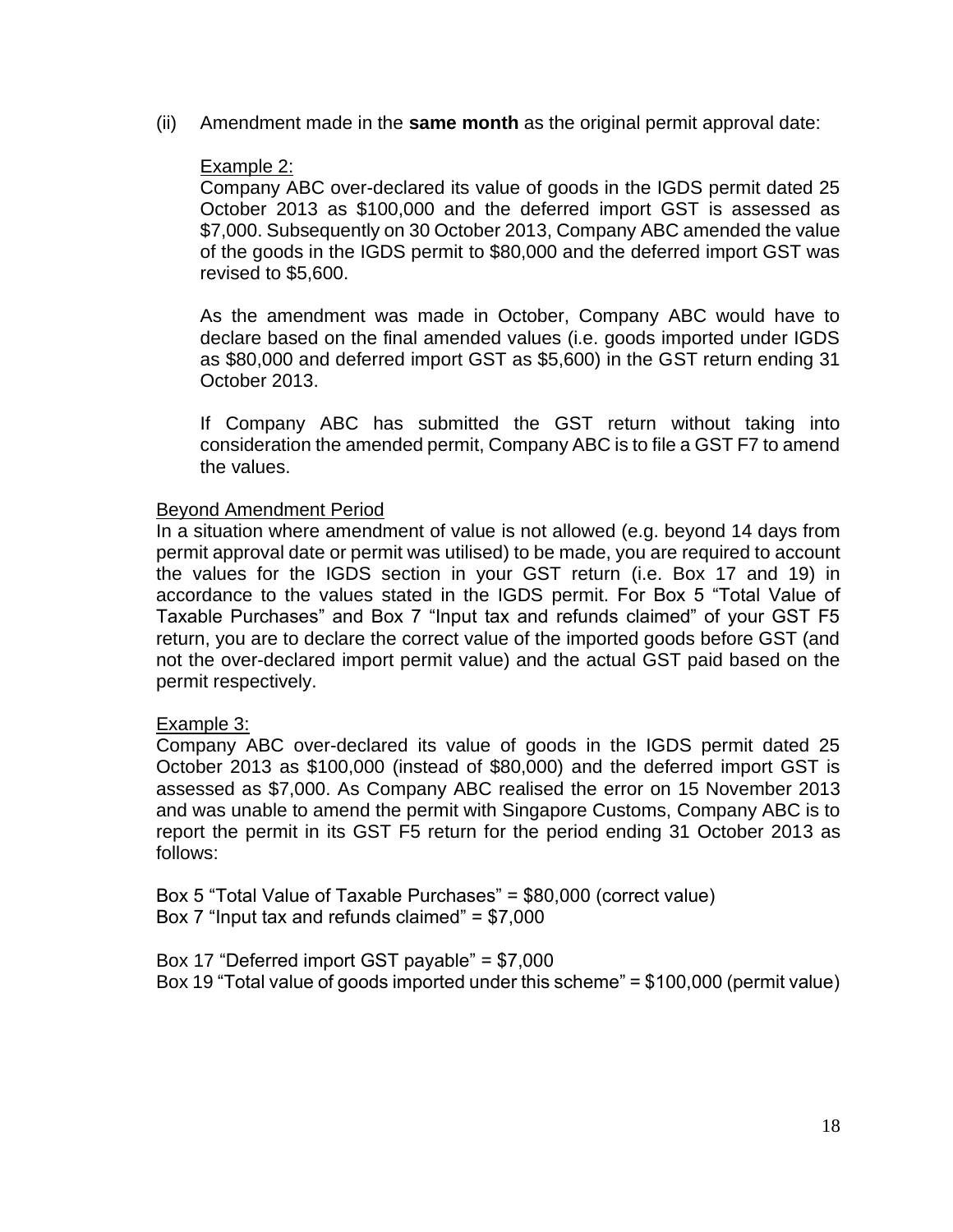#### Overview for rectifying error declarations for IGDS permits:

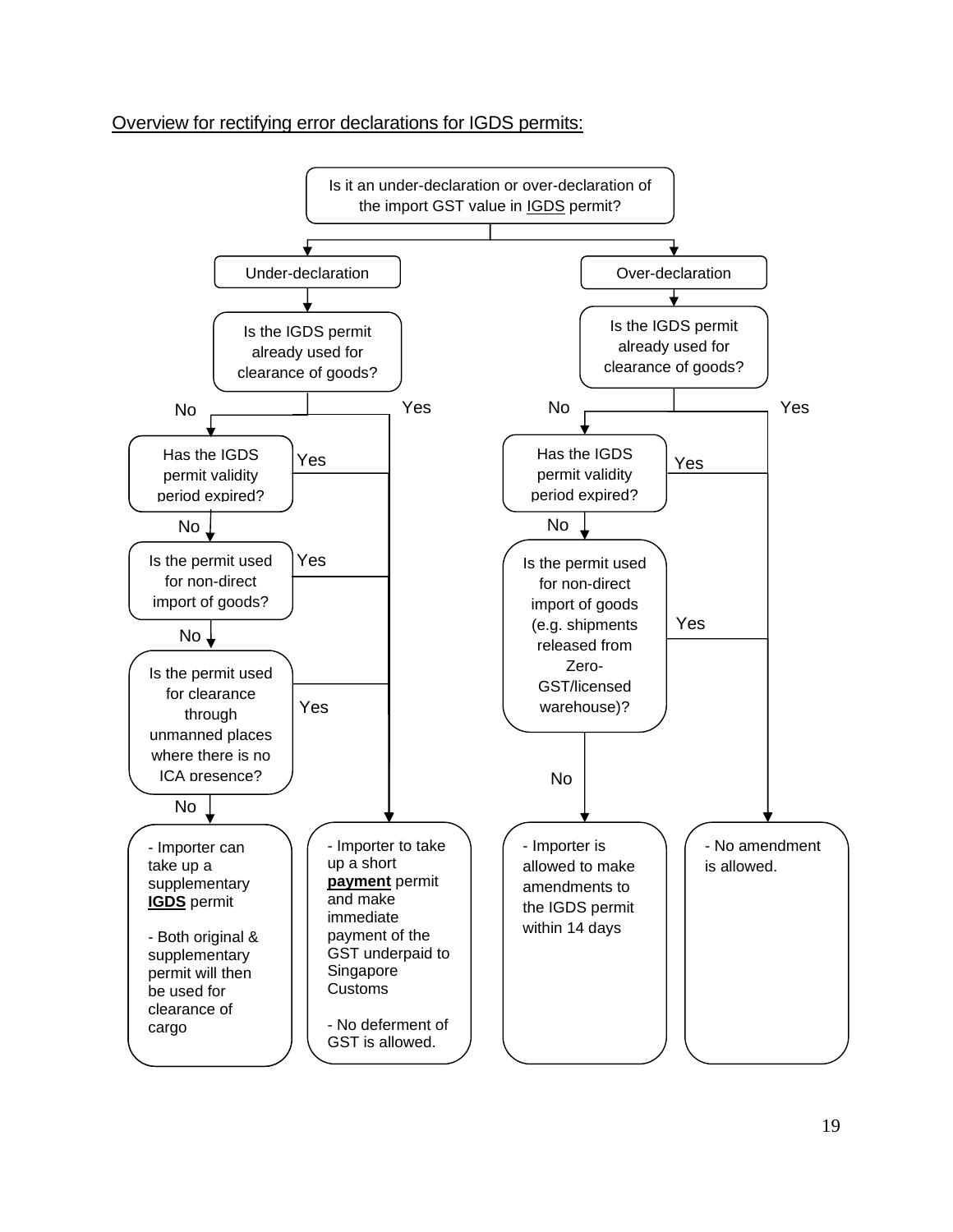#### <span id="page-22-0"></span>**Appendix E – Relevant TradeNet permit applications for IGDS shipments**

Approved IGDS businesses that are submitting their own TradeNet permit applications and appointed IGDS declaring agents are advised to take note of the following types of permit applications for IGDS shipments:

#### Customs Permits with GST under deferment

- a) For the import of non-dutiable goods with GST under deferment:
	- i. Message  $Type = IN-Non Payment (INP)$
	- ii. Declaration Type = APS (Approved Premises/Schemes)
	- iii. Place of Receipt Code = IGDS
- b) For the import of dutiable goods with duty payable and GST under deferment:
	- i. Message  $Type = IN-Payment (IPT)$
	- $ii.$  Declaration Type = DUT (Duty)
	- iii. Place of Receipt Code = IGDS
- c) For the import of dutiable goods with duty exempted and GST under deferment:
	- i. Message  $Type = IN-Non Payment (INP)$
	- ii. Declaration Type = GTR (GST relief and/or duty exemption)
	- iii. Place of Receipt Code = relevant exemption codes e.g. TOBSP

#### For permits with values under-declared

- a) For valid permits which have not been produced for clearance at manned checkpoints (FTZs, LHQ, THQ, etc), to submit the following supplementary permit to account for the value under declared:
	- i. Message Type =  $IN-Non$  Payment ( $INP$ )
	- ii. Declaration Type = APS (Approved Premises/Schemes)
	- iii. Place of Receipt Code = SPIGDS
- b) For permits which have been produced for clearance or have expired, you are required to pay for the GST short paid to Singapore Customs by submitting the following application:
	- iv. Message Type = IN-Payment (IPT)
	- v. Declaration Type = GST (GST)
	- vi. Place of Receipt Code = SPNOSTK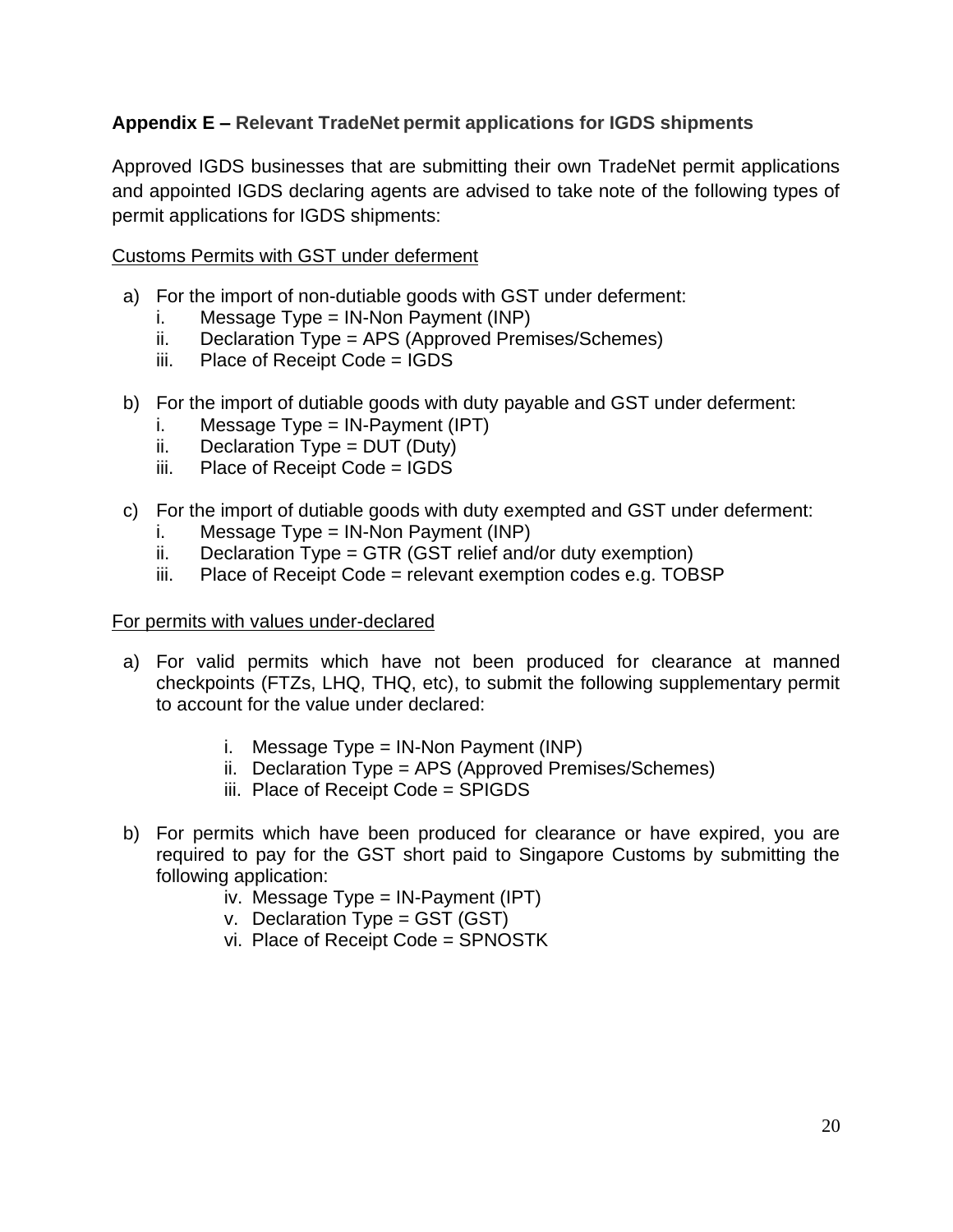#### For permits with values over-declared

- a) In general, amendments are allowed for valid IGDS permits which have not been produced for clearance. For IGDS duty payment permits, amendments to values are allowed within 14 days from the date of approval of the original permits, provided that these amendments do not affect the duty amounts payable.
- <span id="page-23-0"></span>b) For all other cases of permits with values over-declared, any differences in values are to be accounted to IRAS in the GST returns.